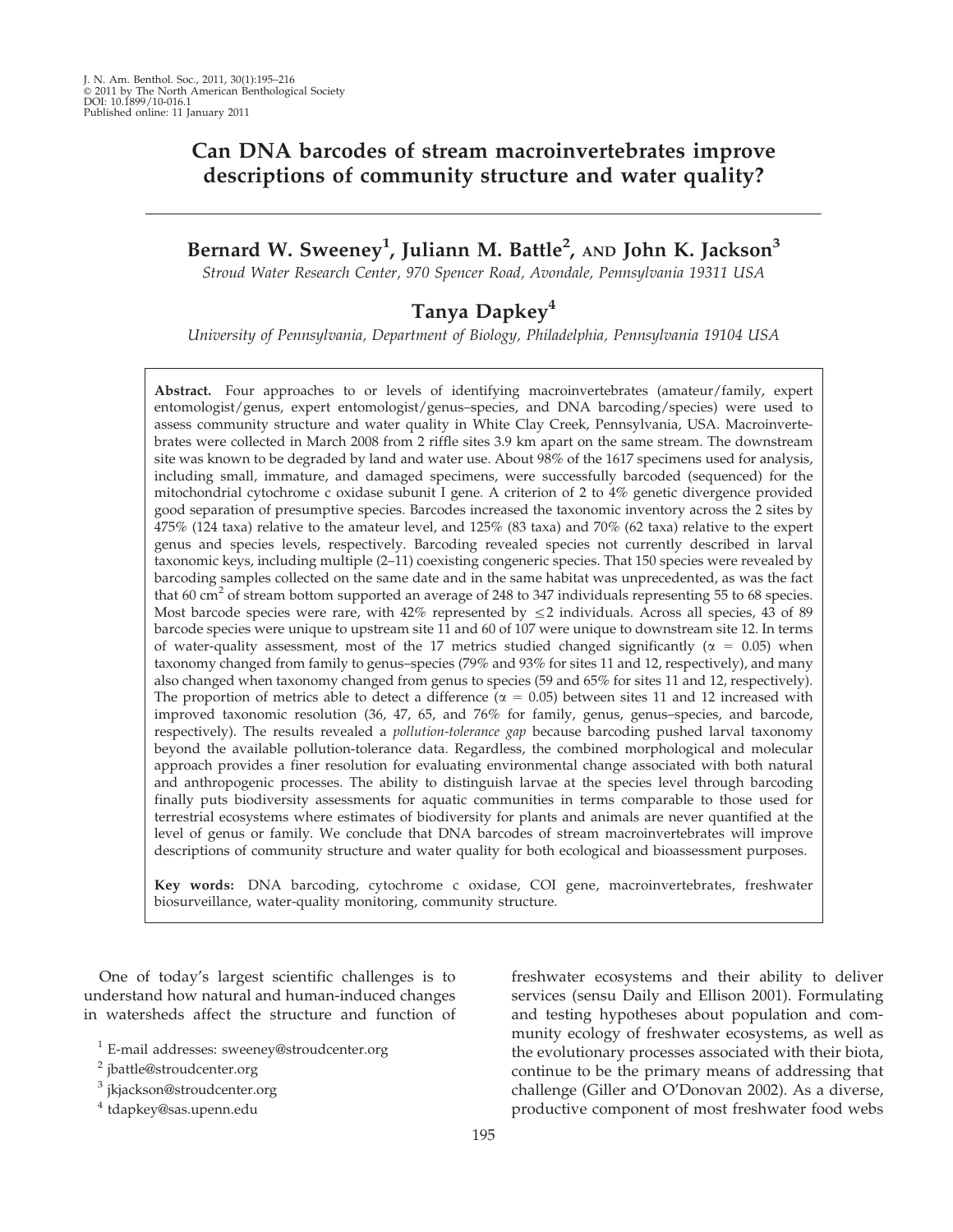(Allan and Castillo 2007) and a mainstay of waterquality monitoring programs (Barbour et al. 1999), fly fishermen (Knopp and Cormier 1997), and wildlife enthusiasts (Waters 2000) around the world, macroinvertebrates have assumed a central role in tests of such hypotheses, assessments of stream and river pollution (Lenat 1993, Resh et al. 1995), and development of ambient water-quality policy (Kenney et al. 2009).

A longstanding constraint on use of aquatic macroinvertebrates for environmental assessments has been the difficulty of identifying them to species, especially in the immature stages. This task is challenging for even the best taxonomists because species identification keys for the larval stages of many aquatic macroinvertebrates are incomplete, unreliable, and nonexistent in some cases (Gresens et al. 2007). In addition, immature and small macroinvertebrate specimens often cannot be identified to species because of their life stage, size, or condition (i.e., damaged), which not only prevents full access to the ecological and evolutionary information they hold (e.g., physiological mechanisms of pollution tolerance; Buchwalter and Luoma 2005, Buchwalter et al. 2008), but also leads to errors and imprecision in assessments of habitat and water quality (Lenat and Resh 2001, Stribling et al. 2008). To complicate matters, cryptic species continue to be problematic for aquatic taxonomists (e.g., Funk et al. 1988, Sweeney and Funk 1991, Sharley et al. 2004, Stahls and Savolainen 2008, Alexander et al. 2009, Krosch et al. 2009, Zhou et al. 2010).

All of this leads to widespread use of generic and higher levels of taxonomic resolution for ecological assessments, despite the knowledge that congeneric and confamilial species can display a broad range of sensitivities to various environmental stresses. One consequence has been that authors of studies of stream pollution comparing species-, genus-, and family-level analyses often report similar findings with regard to degree of impact (see Lenat and Resh 2001) because of the need to assign to species pollution-tolerance information based on data from the generic or family level. We presently lack the taxonomic knowledge and tools to assess the complete aquatic biodiversity from local to continental scales at an ecologically meaningful taxonomic resolution (e.g., species). This inability, in turn, compromises our understanding of both the natural processes that influence local and regional patterns of stream biodiversity, and the consequences of past, present, and future human management of those systems. Thus, the current state of the art is that species identification is not implemented, nor necessarily

required, for every bioassessment effort (Resh and Jackson 1993, Bowman and Bailey 1997) and, at this time, the ability of species-level data to aid biological assessments is not completely understood.

We propose that molecular genetic analysis can help resolve some of these issues. This approach has been used in the past to distinguish morphologically cryptic species of macroinvertebrates in ecological and evolutionary studies, but these methods were expensive and time consuming (e.g., Sweeney et al. 1987, Funk et al. 1988, Funk and Sweeney 1990, Sweeney and Funk 1991, Jackson and Resh 1992, 1998). Recent advances in direct sequencing of deoxyribonucleic acid (DNA) make molecular methods more readily available to help resolve taxonomic challenges presented by fauna in general (Hebert et al. 2003) and freshwater macroinvertebrates in particular (Sharley et al. 2004, Pfenninger et al. 2007, Zhou et al. 2007, 2009, 2010, Sinclair and Gresens 2008, Stahls and Savolainen 2008, Krosch et al. 2009). Our purpose here is neither to criticize past taxonomic efforts nor to replace morphological taxonomy with DNA. Rather, it is to evaluate the efficacy of DNA barcoding for assessing aquatic macroinvertebrate biodiversity and water quality in White Clay Creek and, more generally, to show that DNA barcoding can improve taxonomy and eventually lead to a greater understanding of community structure, pollution tolerance at the species level, and, ultimately, more effective bioassessment of stream and river ecosystems.

## Methods

# Study sites, collection, and identification

Our study was conducted on the East Branch of White Clay Creek near Avondale, Chester County, Pennsylvania, USA. Land use in the White Clay Creek watershed is mixed agriculture and intact forest. Macroinvertebrates were collected from 2 locations (sites 11 and 12). Site 11 is at the Stroud Water Research Center (lat  $39^{\circ}51.579^{\prime}N$ , long  $-75^{\circ}47.059^{\prime}W$ ) and is only  $\sim$ 3.9 km upstream of site 12 (lat 39°50.146'N, long -75°46.915'W). Site 11 has an intact riparian forest along the stream with light agriculture but minimal human development upstream. Several changes in land use occur between sites 11 and 12. These land uses include a golf course, a mushroomgrowing operation, an orchard, and fairly intense row-crop agriculture and livestock farming. The sites were chosen because of their proximity on the same stream and because long-term water-quality monitoring data (spanning 1994–2008) demonstrates that site 12 is degraded relative to site 11 (JKJ, unpublished data). For example, Macroinvertebrate Aggregated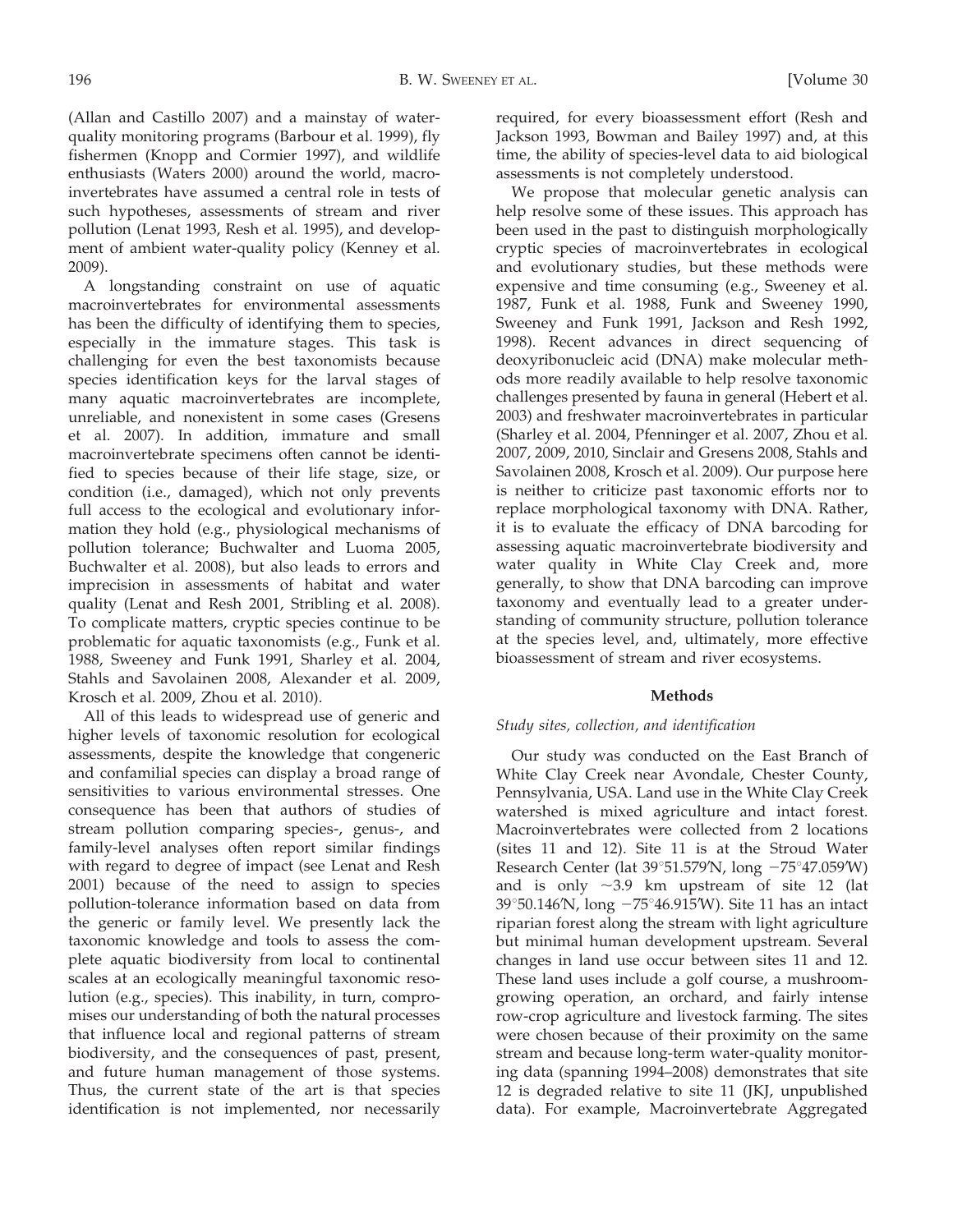

FIG. 1. Mean  $(\pm 1$  SE) values of the Macroinvertebrate Aggregated Index for Streams (MAIS) (A),  $NO<sub>3</sub><sup>-</sup>$  (B),  $SO<sub>4</sub><sup>2-</sup>$ (C), and conductivity (D) measured annually between 1994 and 2008 at sites 11 and 12 on White Clay Creek, Chester County, Pennsylvania (JKJ, unpublished data). All variables differed significantly among sites (analysis of variance,  $p \leq$ 0.001). The number of years sampled varied for MAIS ( $n =$ 10),  $NO_3^-$  ( $n = 8$ ),  $SO_4^{2-}$  ( $n = 4$ ), and conductivity ( $n = 6$ ).

Index for Streams (MAIS; Smith and Voshell 1997) scores at site 12 (mean  $= 7.2$ ; water-quality rating: fair) were consistently lower than scores at site 11 (mean  $= 13.2$ ; rating: good; Fig. 1A), and levels of  $NO<sub>3</sub><sup>-</sup>$  (Fig. 1B),  $SO<sub>4</sub><sup>2-</sup>$  (Fig. 1C), and conductivity (Fig. 1D) were consistently elevated at site 12 vs site 11.

On 10 March 2008, a Surber sampler (250-µm mesh,  $0.092 \text{ m}^2$ ) was used to sample macroinvertebrates from riffle habitat in  $>100$ -m stream reach at each site. Three composite samples were collected at each site and preserved in 95% nondenatured ethanol (ETOH). A composite sample consisted of 4 Surber samples that were combined in a large bucket. One quarter of the material was randomly removed with a quadrate splitting tool. Thus, 12 Surber samples covering  $\sim$ 1.1 m<sup>2</sup> of stream bottom were reduced to 3 composite samples. Sample compositing was used to increase the accuracy of a site description by increasing the area sampled without increasing the number of individuals or samples processed. Samples were immediately taken back to the laboratory where ETOH was replaced, and samples were allowed to soak for  $\geq$ 1 h in the fresh ETOH before processing. The composite sample was then further subsampled (into  $\frac{1}{2}$ ,  $\frac{1}{4}$ ,  $\frac{1}{8}$ , or  $\frac{1}{16}$  fractions) and processed to separate  $\geq$ 200 macroinvertebrates for identification. A dissecting microscope  $(12 \times$  magnification) was used for processing, and all individuals in a subsample (including  $1<sup>st</sup>$ -instar larvae) were removed. Three composite samples were collected per site, so this protocol resulted in  $>600$  specimens per site, which is more than the 500 individuals commonly suggested as adequate to describe species richness at a site (e.g., Cao et al. 2002). Each specimen was photographed, placed in a separate voucher vial, identified first by an amateur (a college student with family-level taxonomy skills) and then by expert taxonomists with an average of 23 y experience.

### DNA and sequence analyses

DNA was sequenced from a piece of each specimen (a leg for most insects, posterior parapods for chironomid Diptera, or a piece of body tissue for other dipteran insects, oligochaetes, crustaceans, and snails). Genomic mitochondrial DNA was extracted, and the 657 base pair (bp) barcoding region of the cytochrome c oxidase subunit 1 (COI) gene was amplified and sequenced using standard barcoding protocols (Ivanova et al. 2006) at the University of Guelph Canadian Centre for DNA Barcoding. DNA was extracted in a 96-well lysis plate that contained 50 mL of insect lysis buffer with proteinase K. Approximately ½ of the samples were extracted robotically using the Biomek FX-1 (Beckman Coulter, Inc., Fullerton, California), and DNA was eluted in  $40 \mu L$  H<sub>2</sub>O. The remaining samples were extracted manually, and the DNA was eluted in  $25 \mu L H_2O$ . Full-length COI barcodes were amplified using the M13-tailed versions of the Folmer primers: LCO1490 t1 (5'-TGTAAAACGACGGCCAGTGGTCAACAAA-TCATAAAGATATTGG-3')/HCO2198-t1 (5'-CAGGA-AACAGCTATGACTAAACTTCAGGGTGACCAAA-AAATCA-3') (Folmer et al. 1994). PolyLCO and polyHCO primers were used when full-length polymerase chain reaction (PCR) amplification was not successful (Carr 2010). Each PCR had a total volume of 12.5  $\mu$ L and contained 5% trehalose (D-(+)-trehalose dehydrate), 1.25  $\mu$ L of 10× reaction buffer, 2.5 mM MgCl<sub>2</sub>, 1.25 pmol each forward and reverse primer, 50 mM dNTP (Promega Corp., Madison, Wisconsin), 0.3 units of platinum Taq DNA polymerase (Invitrogen Corp., Carlsbad, California), and 2 µL of genomic DNA. PCR products were examined using 2%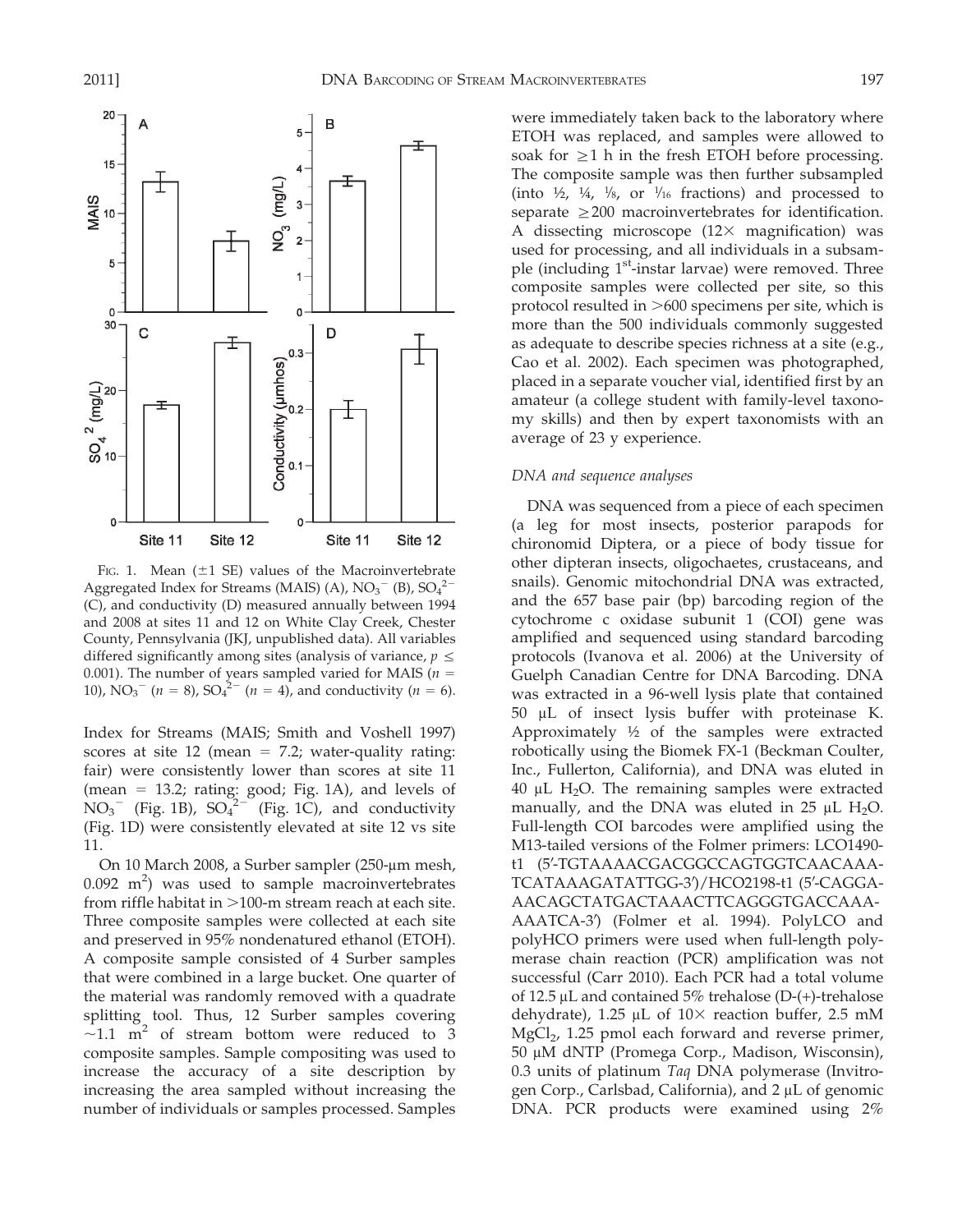agarose E-Gel® 96-well system (Invitrogen) and imaged using an AlphaImager workstation (Alpha Innotech, San Leandro, California) and E-Editor software (version 2.0.2, Invitrogen). Successful PCR products were sent for cycle sequencing. The remaining PCR product was diluted  $(-1:4)$  and prepared for bidirectional cycle sequencing via BigDye v3.1 using an ABI 3730xl DNA Analyzer (Applied Biosystems, Carlsbad, California) as explained in Hajibabaei et al. (2005) and deWaard et al. (2008). Contiguous sequences (contigs) were generated and edited using Sequencer 4.5 software (Gene Codes Corp., Ann Arbor, Michigan). Edited sequences were aligned using MEGA 3.1 software (http://www.megasoftware.net/ index.html) and uploaded onto the Barcode of Life Datasystems (BOLD) website (http://www.barcodinglife. com/). Sequences and detailed information about all specimens including photographs are stored on Gen-Bank and are publicly accessible within the project 'Stroud Water Research Center - White Clay Creek 2008 Study'.

MEGA 4.0 (Tamura et al. 2007) was used to determine genetic divergence for specimens with DNA barcodes >350 bp except for Plecoptera  $($ >600 bp) and to create profiles of neighbor-joining (NJ) trees of Kimura-2-parameter distances for each insect order. A total of 1786 specimens were available for barcoding. Turbellaria flatworms (4), Acari (31), and Oligochaete segmented worms (131) were removed from further analysis because of sequencing problems, as were 3 specimens suspected of handling contamination. Of the remaining 1617 specimens (mostly insects), 98% were successfully barcoded. Of those, 97% had 657-bp sequences.

#### Data analysis

Macroinvertebrate data were summarized as community-structure metrics (e.g., richness and diversity) commonly used in water-quality monitoring programs. Every effort was made by the amateur and experts to identify all individuals to the lowest taxonomic level possible. However, because of small size and poor condition, some specimens were left at genus, family, or order by taxonomists. The following protocol was used to determine richness (i.e., the number of species or taxa in a sample) for specimens identified morphologically. If a specimen of a given genus in a sample was identified to species (e.g., Teloganopsis deficiens (Morgan)), and another specimen was collected in that sample and identified to the same genus but not to the species level (e.g., left at Teloganopsis), then the 2<sup>nd</sup> specimen was not counted as representing a new and distinct taxon. Likewise, if

TABLE 1. Percentage of specimens identified by expert entomologists to species, genus, or higher taxonomic levels. Number in parentheses is the total number of individuals examined. All barcoded taxa refers to specimens that were successfully barcoded and were used in all analyses. All taxa sampled includes individuals that were omitted from analyses because of problems during barcoding (oligochaetes [131], Acari [31], EPT [23], other [22]).

| Taxonomic group             | $\%$<br>species genus | $\%$ | $%$ higher<br>than genus |
|-----------------------------|-----------------------|------|--------------------------|
| Ephemeroptera (415)         | 70                    | 15   | 15                       |
| Plecoptera (47)             | 2                     |      | 98                       |
| Trichoptera (153)           | 75                    | 24   |                          |
| Nonchironomid Diptera (114) | 59                    | 36   | 5                        |
| Chironomidae (702)          | 40                    | 56   |                          |
| Coleoptera (146)            | 36                    | 30   | 34                       |
| Other (2)                   | $\Box$                |      | 100                      |
| All barcoded taxa (1579)    | 51                    | 36   | 12                       |
| All taxa sampled (1786)     | 46                    | 33   | 21                       |
|                             |                       |      |                          |

a specimen in a given family (Ephemerellidae) was identified to genus (e.g., Teloganopsis) but not to species, then other specimens collected in that sample and identified to the same family (e.g., Ephemerellidae) but not to the level of genus were not counted as representing a new and distinct taxon. This approach is conservative and prevents overestimation of richness because it treats small or damaged specimens as redundant taxonomic units rather than as unique species. These small or damaged individuals may not have contributed to estimates of richness, but they were used in calculations of all other metrics (see Results for information about taxonomic richness based on DNA barcodes).

The fundamental levels of identification compared in our study were amateur (largely family level), expert (genus–species level), and barcode (species level), but a  $4<sup>th</sup>$  level was created (expert genus) by changing all species-level identifications provided by our experts to the level of genus. This level was created to mimic the typical level of taxonomy (i.e., genus) associated with state and federal monitoring projects and most work done by environmental consulting firms. Expert data identified to genus– species level was called expert species even though only 51% of the specimens were identified to species and 36% to genus (Table 1).

All metrics were calculated in 3 ways: 1) combining the 3 samples and using them in their entirety, 2) taking the average of the 3 samples in their entirety, and 3) using a rarefaction method. In rarefaction methods, all samples are standardized so that measures of community structure based on richness are not biased by the number of individuals examined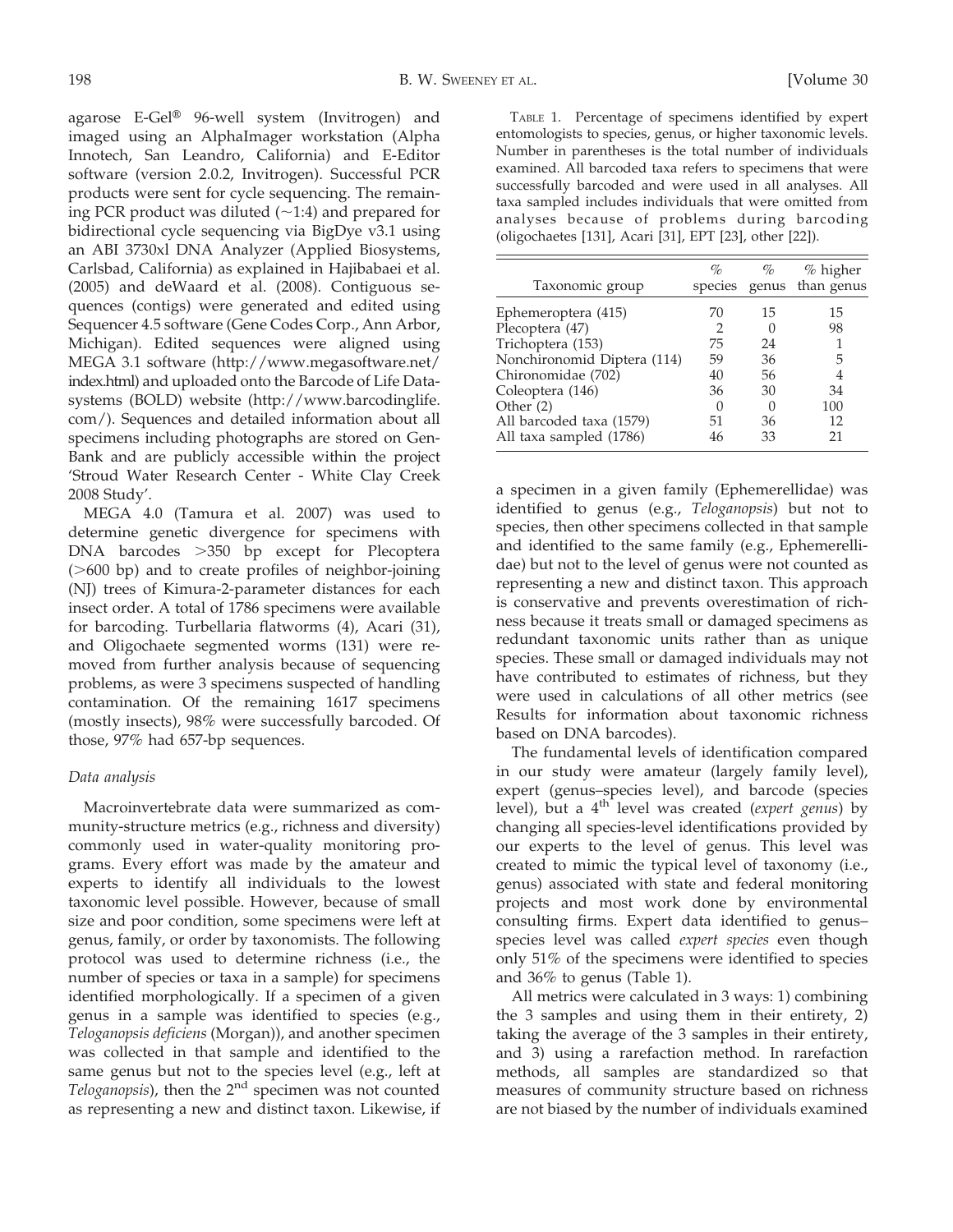in a sample (Ricklefs and Miller 2000, Gotelli and Colwell 2001). Our rarefaction process used a resampling (1000 random draws without replacement) routine to standardize samples to 150 individuals (SAS statistical package, version 8; SAS Institute, Cary, North Carolina).

In addition to the several measures of richness, other common water-quality monitoring metrics including Beck's Index (Beck 1955), Shannon Index (Weaver and Shannon 1949), Simpson's Index (Simpson 1949), and Hilsenhoff Biotic Index (HBI; Hilsenhoff 1977) were calculated. In an effort to quantify differences within the Chironomidae (which was abundant and speciose at both sites), total richness and the Shannon and Simpson indices also were calculated with only chironomid data (i.e., Chironomidae only) and a standardized sample of 60 individual chironomids in the rarefaction process.

Values derived from Smith and Voshell (1997) for family-level data, unpublished genus–species-level data obtained in 2005 from the US Environmental Protection Agency, and genus-level data for Pennsylvania (PA DEP 2009) and Maryland streams (Southerland et al. 2005) were used with metrics that required tolerance values (i.e., Intolerant and Tolerant richness, Beck's Index, and HBI). Differences in metrics among identification levels (amateur, expert genus, expert species, barcode) or sites were tested using analyses of variance (ANOVAs) followed by a Tukey's test or a Student's t-test (equal variances), respectively. To avoid a Type I error (indicating a difference when one is not present), a sequential Bonferroni correction was used to adjust the significance level for similar derived metrics that were grouped under richness or indices. To avoid a Type II error (i.e., failing to indicate a difference when one was present), significance was also judged at  $\alpha = 0.05$ because of our small sample size ( $n = 3$ ).

#### Results

## Macroinvertebrate inventory

An analysis of the number of pairwise comparisons as a function of % genetic divergence for barcode data was used to establish the appropriate level of genetic divergence for distinguishing species in each major macroinvertebrate group (Fig. 2A–F). Our approach was to look for distinct regions of 0 divergence (a barcode gap) separating clusters of significant divergence in the data, which we think represent differences in levels of genetic divergence among species, genera, families, etc. Different levels of divergence were used to distinguish species, depending on the macroinvertebrate group. A 2% level of genetic divergence was used to separate species for Ephemeroptera, Trichoptera, Coleoptera, and nonchironomid Diptera, 3% for Plecoptera, and 4% for Chironomidae. For Plecoptera, most specimens were too small to identify beyond the family level, so the sequence of our specimens was matched to known sequences to determine that 36 of the 48 specimens belonged to the genus Perlesta. Pairwise comparisons of Perlesta sequences showed no apparent gap (0 divergence), but the remaining Plecoptera had divergences of 2% (Fig. 2B). Neighbor-joining trees based on barcode with associated names based on morphological identifications by expert entomologists are in Figs 3 and 4.

Overall, across both study sites, the total number of taxa distinguished by amateur, expert genus, expert species, and barcode approaches were 26, 67, 88, and 150, respectively (Table 2). For some groups (e.g., Plecoptera and Chironomidae) where amateur identifications were limited to order or family, the number of taxa identified increased markedly with experts and doubled again with barcodes. These increases were apparent at both sites—experts identified  $\sim$ 3 $\times$ the number of taxa at each site than did amateurs, and barcoding increased the number of taxa at each site another  $\sim$ 34 to 38%. This difference between expert species and barcode was greatest for the Chironomidae, the most abundant and diverse macroinvertebrate family in our study. For example, experts were unable to identify 60% of the chironomids to species (Table 1). For the other 40%, the experts recognized 24 different species, of which 7 were rare  $(\leq 2$  individuals or  $\leq 0.1\%$  of total individuals). Of the remaining 17 more-common species, 9 of the morphological designations by experts (19% of the total chironomids) agreed with barcodes (i.e., all individuals named a species formed 1 haplotype cluster). In 1 instance, experts split specimens into 2 species (viz., Eukiefferiella) but barcoding indicated only 1 species (haplotype cluster Eukiefferiella 1; Fig. 4). For the remaining 7 species (15% of the total chironomids), barcodes indicated that the specimens assigned to these species represented from 2 to 4 cryptic species for each of them [i.e., Cricotopus tremulus (Linnaeus), Orthocladius dorenus (Roback), Orthocladius oliveri Soponis, Polypedilum convictum (Walker), Tanytarsus glabrescens, Tanytarsus guerlus (Roback), and Thienemanniella xena (Roback); Fig. 4]. Almost every major group of macroinvertebrate in the study contained clusters of specimens that were morphologically indistinguishable and were lumped at the generic level by experts. In every case, barcodes could be used to separate them into 2 to 11 distinct genetic groups or species (e.g., 2 Ephemeroptera: Maccaffertium [Fig. 3A],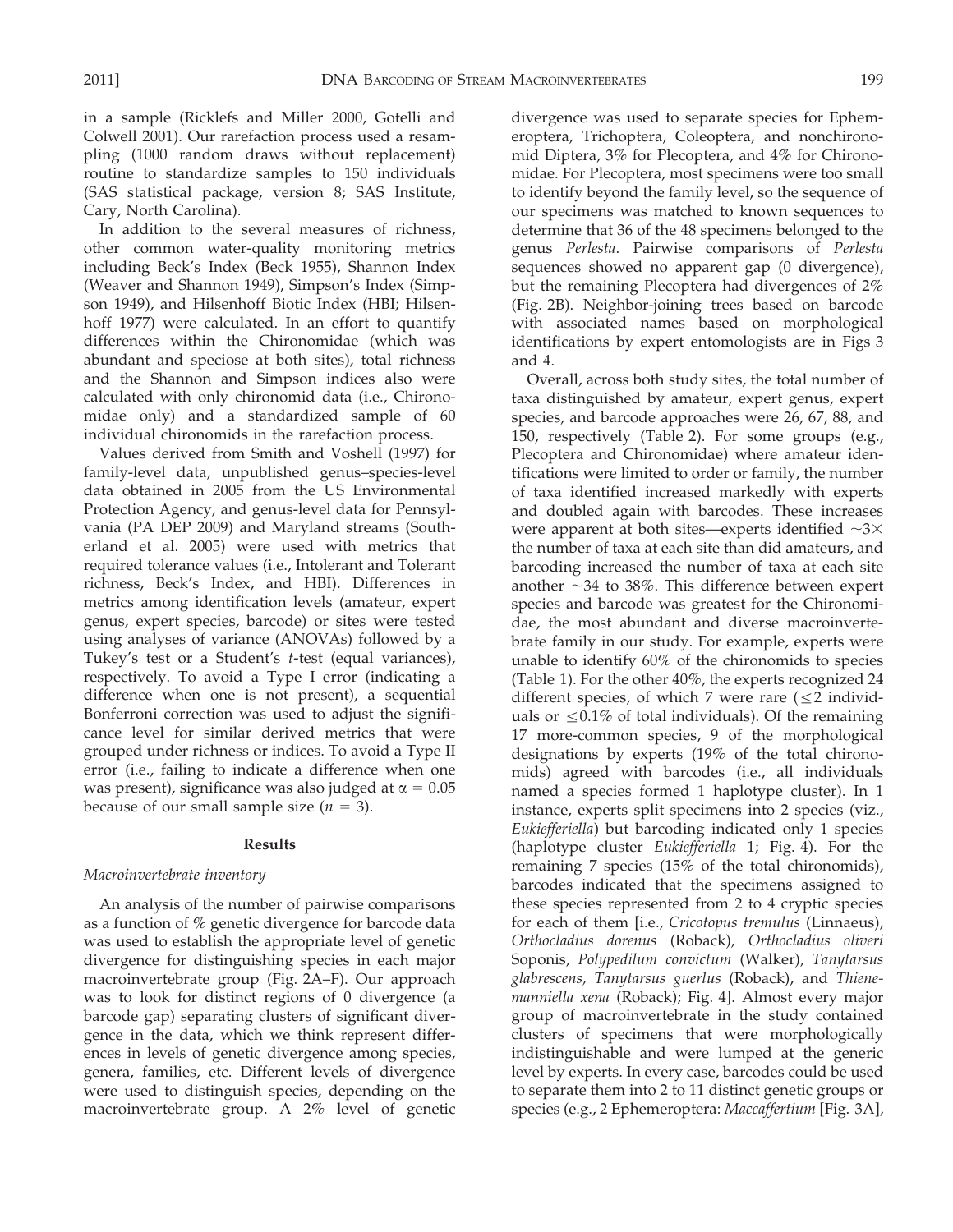

FIG. 2. Number of pairwise comparisons vs % genetic divergence for Ephemeroptera (A), Plecoptera (B), Trichoptera (C), Diptera without Chironomidae (D), Chironomidae (E), and Coleoptera (F) from White Clay Creek, Pennsylvania. The vertical dashed line indicates the value of genetic divergence used to separate species (2% for Ephemeroptera, Trichoptera, Coleoptera, and nonchironomid Diptera; 3% for Plecoptera; 4% for Chironomidae). Plecoptera are represented as Perlesta (black) and other stoneflies, mainly Leuctridae (gray).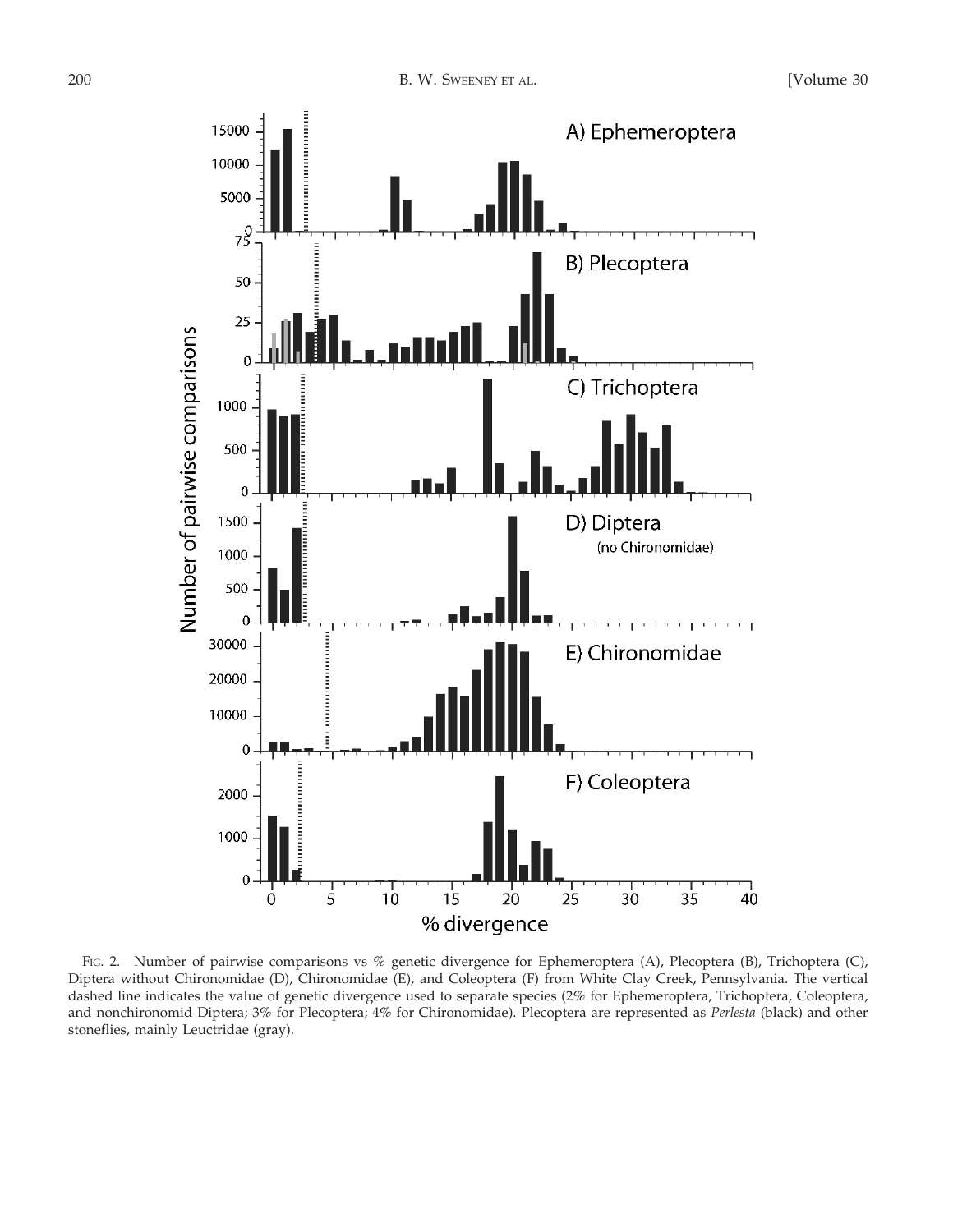

FIG. 3. Neighbor-joining groupings of barcode COI haplotype diversity with morphology-based names applied for Ephemeroptera (A), nonchironomid Diptera (B), Plecoptera (C), Trichoptera (D), and Coleoptera (E) collected from White Clay Creek, Pennsylvania. For each taxon, the vertical distance of triangle is proportional to number of specimens collected and horizontal length represents maximum genetic diversity within the branch. Numbers after names indicate the number of barcode taxa within the morphology-based taxon.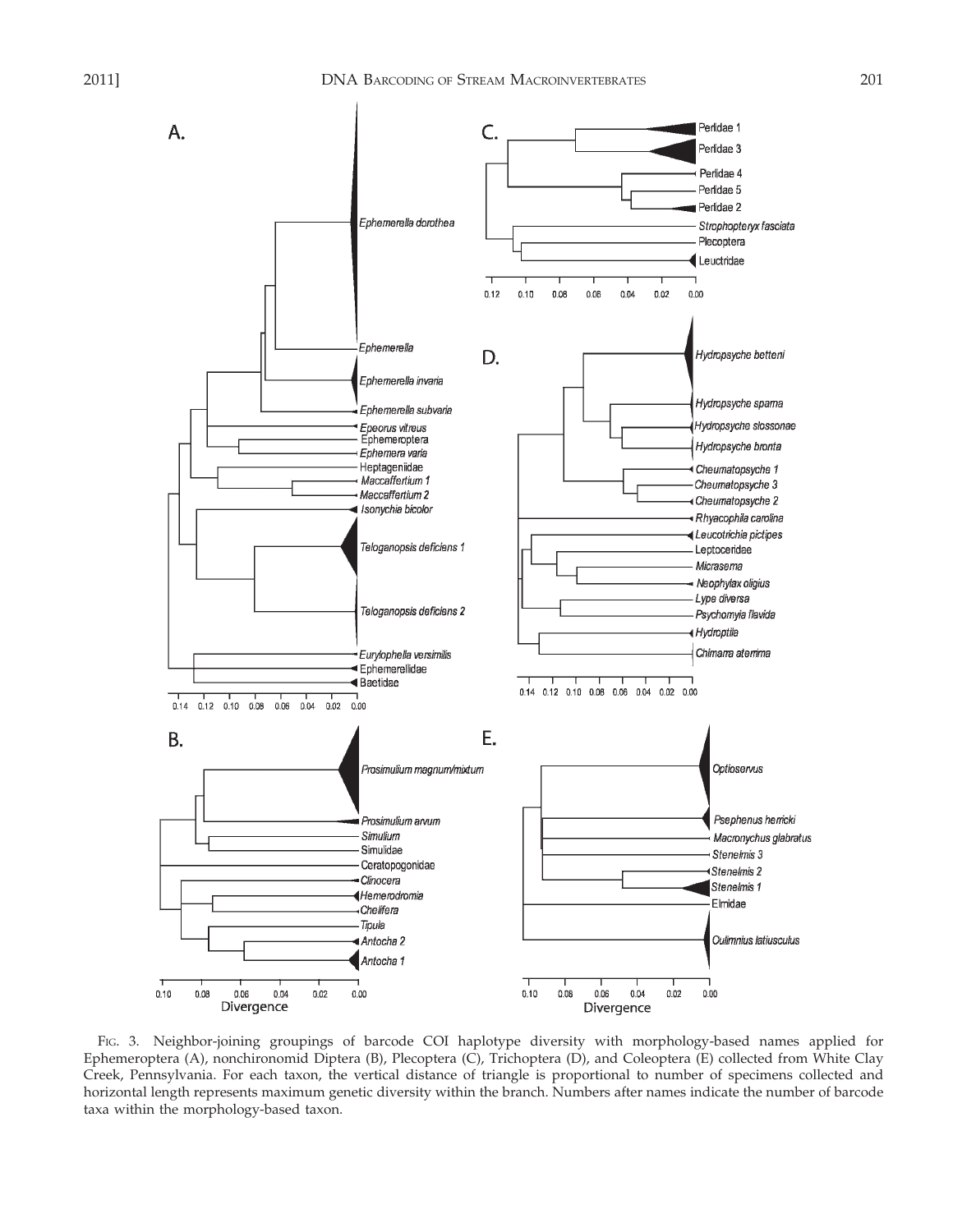

FIG. 4. Neighbor-joining groupings of barcode COI haplotype diversity with morphology-based names applied for Diptera:Chironomidae larvae collected from White Clay Creek, Pennsylvania. For each taxon, the vertical distance of triangle is proportional to number of specimens collected and horizontal length represents maximum genetic diversity within the branch. Numbers after names indicate the number of barcode taxa within the morphology-based taxon.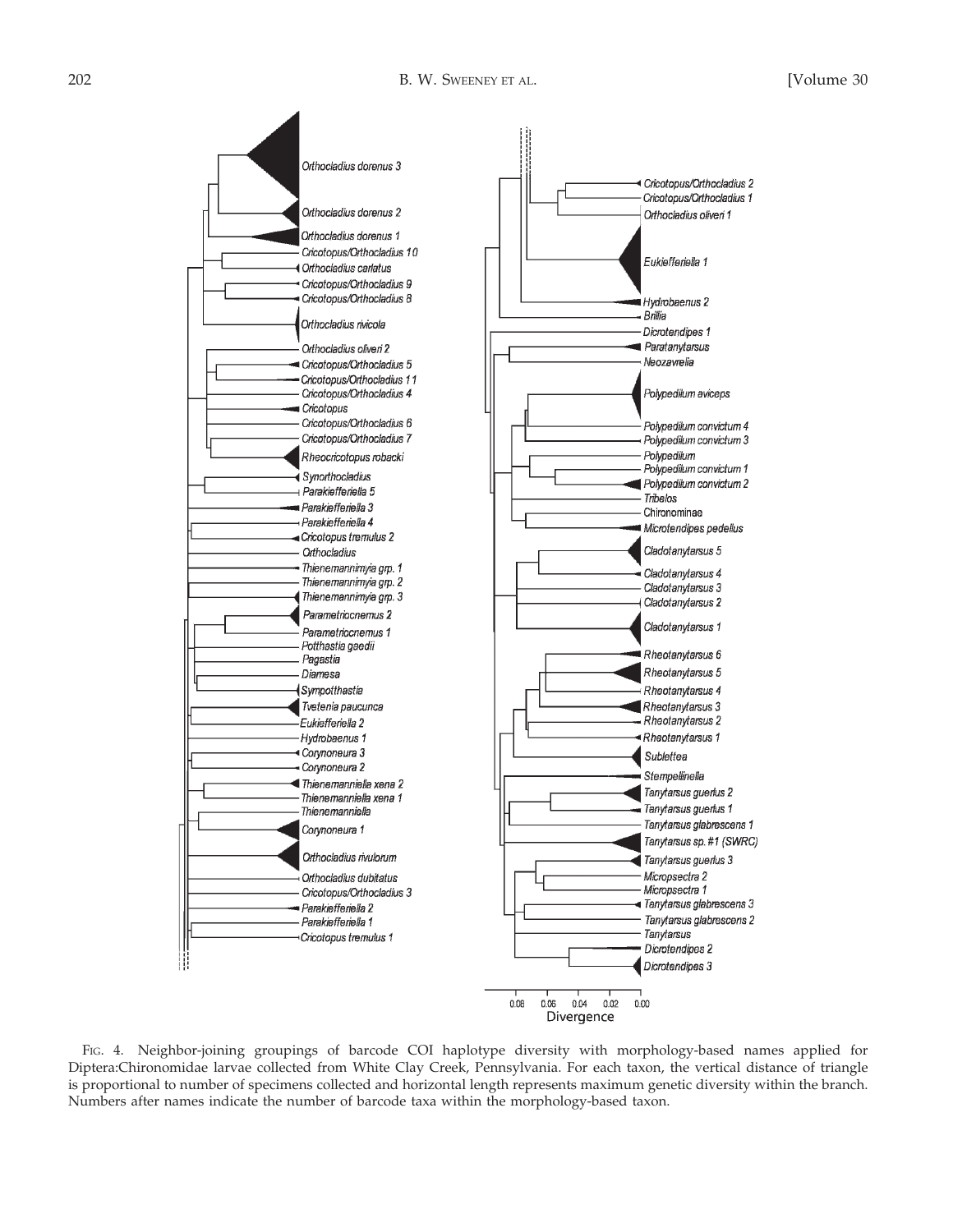|                       | Site 11 $n = 743$ individuals<br>28% Chironomidae |    |    |    |    | Site 12 $n = 836$ individuals<br>59% Chironomidae |    |     |    | Both sites $n = 1579$ individuals<br>45% Chironomidae |    |     |  |
|-----------------------|---------------------------------------------------|----|----|----|----|---------------------------------------------------|----|-----|----|-------------------------------------------------------|----|-----|--|
| Taxonomic group       | А                                                 | EG | ES | B  | А  | EG                                                | ES | B   | А  | EG                                                    | ES | B   |  |
| Plecoptera            |                                                   |    |    |    |    |                                                   |    |     |    |                                                       |    |     |  |
| Ephemeroptera         |                                                   |    | Q  |    |    | h                                                 | h  |     |    |                                                       | 10 | 16  |  |
| Trichoptera           |                                                   |    | 10 | 12 | h  |                                                   |    |     | 10 |                                                       | 14 | 16  |  |
| Nonchironomid Diptera |                                                   |    |    |    |    | h                                                 |    | 10  |    | 8                                                     | 10 |     |  |
| Chironomidae          |                                                   | 21 | 25 | 45 |    | 27                                                | 36 | 70  |    | 29                                                    | 42 | 89  |  |
| Coleoptera            |                                                   | 5  |    | 6  |    |                                                   | h  |     | ◠  |                                                       |    |     |  |
| Other                 |                                                   |    |    |    |    |                                                   |    |     |    |                                                       |    |     |  |
| Total richness        | 20                                                | 48 | 59 | 89 | 19 | 53                                                | 66 | 107 | 26 | 67                                                    | 88 | 150 |  |

TABLE 2. Richness determined by amateur (A), expert genus (EG), expert species (ES), and barcode (B) for samples collected at 2 sites from White Clay Creek. Sites were considered to have good (Site 11) and fair (Site 12) water quality.

3 Trichoptera: Cheumatopsyche [Fig. 3D], 5 Diptera: Cladotanytarsus [Fig. 4], 6 Diptera: Rheotanytarsus [Fig. 4], 11 Diptera: Cricotopus/Orthocladius [Fig. 4]). Barcoding even revealed cryptic species in the wellknown Ephemeroptera—all Teloganopsis larvae were identified as T. deficiens by experts, but barcoding revealed 2 genetically distinct species (Fig. 3A).

Rare species (i.e.,  $\leq$ 2 individuals or 0.1%) at the 2 WCC sites made up 42% of the 150 total barcode species collected or 5% of total individuals. Eighty-six of the barcode species had  $\leq$ 5 individuals (i.e.,  $\leq$ 0.3% of total individuals). Only 5 barcode species had  $\geq$  50 individuals collected (Fig. 5). Both sites exhibited the same abundance structure for species, but site 12 had higher densities of macroinvertebrates than site 11, and 93 more individuals (836 vs 743) were identified at site 12 than at site 11 (Table 2). The 2 sites also differed in taxonomic composition based on barcode and expert taxonomy (but not at the amateur level; Table 2). Intersite differences in taxonomic structure occurred among both rare and common species. For example, of the 15 most common barcode species,  $\frac{2}{3}$  occurred either uniquely or almost uniquely  $(>\!\!85\%)$  at one or the other site (Fig. 6). Across all species, 43 of 89 barcode species were unique to site 11 and 60 of 107 were unique to site 12, and some but not all were rare (Table 3). Fiftyfive of the 88 species identified by experts were present at both sites, resulting in a Jaccard Similarity Index of 63%. By contrast, only 47 of the 150 barcode species occurred at both sites, resulting in a Jaccard Similarity Index of only  $31\%$ ,  $\lt\frac{1}{2}$  of either the expert or the amateur level.

#### No resampling vs rarefaction

Rarefaction and no resampling (3 samples averaged) reduced total taxon richness estimates relative to the entire sample for both expert species and barcode at both sites, but only for rarefied expert genus data at site 12 and not at all for expert genus data at site 11 and amateur data at either site (Fig. 7A, B). This result was expected a priori because most species in the expert species and barcode data sets were rare and, thus, would be lost when the number of specimens was reduced by rarefaction. This



FIG. 5. Relative abundance of macroinvertebrate barcode taxa collected in White Clay Creek.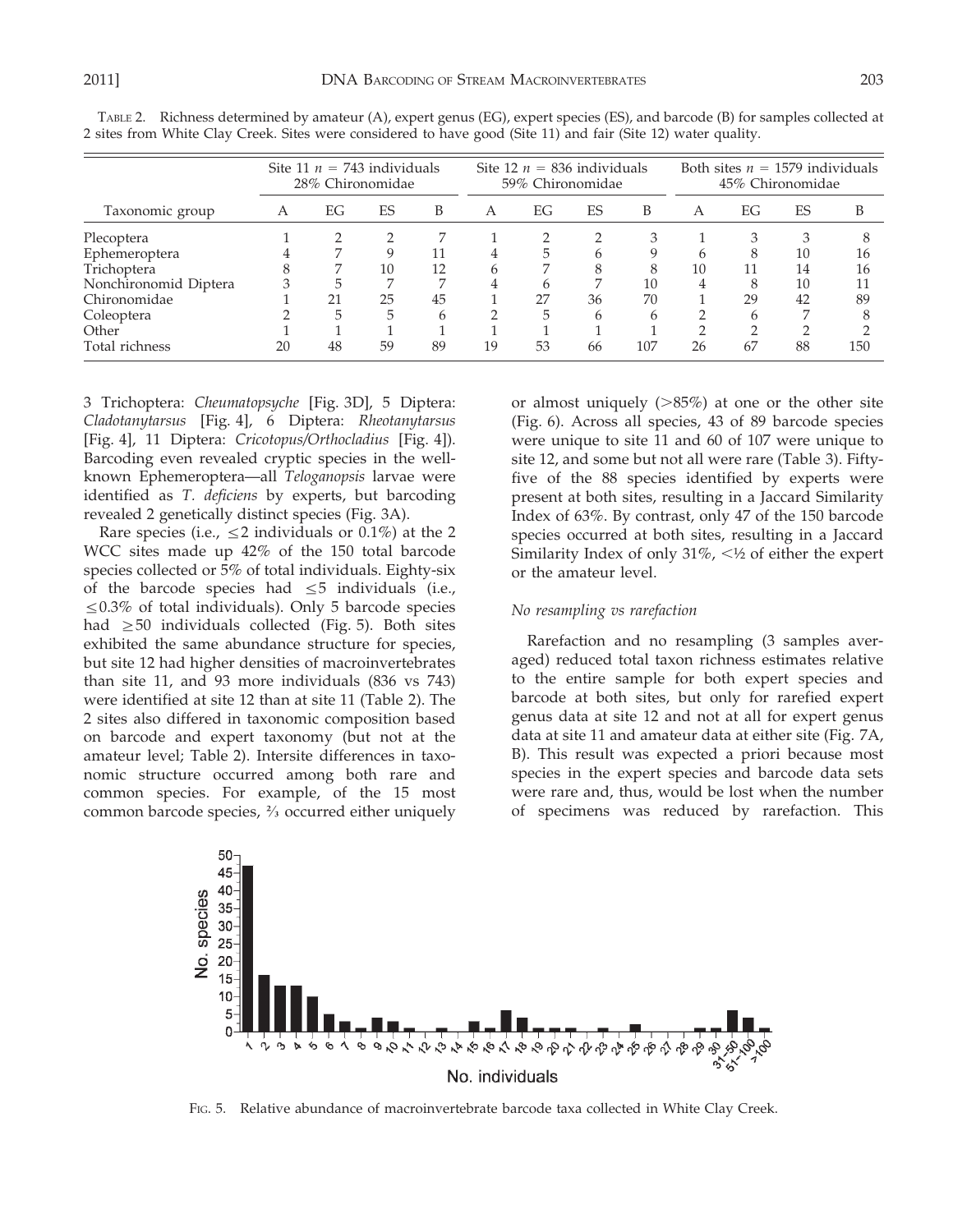

FIG. 6. Relative abundance of the most common ( $\geq$ 25 individuals collected) barcode taxa in White Clay Creek.

difference did not occur for the expert genus and amateur data because of the coarser level of identification. Thus, the loss of richness caused by rarefaction was least for the amateur data and increased with increased levels of taxonomic discrimination. Despite the reduction in richness caused by rarefaction, all richness values based on amateur identifications remained lower than values based on expert genus, expert species, and barcode (Fig. 7A, B).

The accumulation curve (using rarefied data) showing the number of chironomid taxa based on barcode data as a function of number of chironomid individuals in a given sample differed from the curves based on expert genus and expert species identifications (e.g., site 12, Fig. 8). The slope of the barcode-species accumulation curve decreased, but it did not reach an asymptote even with a sample of 500 individuals. The expert genus and expert species accumulation curves reached an asymptote with 400 individuals at 27 and 36 taxa, respectively.

As identification method changed from expert genus to expert species to barcode, the number of

TABLE 3. Number of barcode species that were exclusive to Site 11 (43) and Site 12 (60). Numbers in parentheses indicate the number of rare taxa ( $\leq$ 2 individuals).

| Taxonomic group                                                                                                                  | Site 11                                                | Site 12                                                 |
|----------------------------------------------------------------------------------------------------------------------------------|--------------------------------------------------------|---------------------------------------------------------|
| Plecoptera<br>Ephemeroptera<br>Trichoptera<br>Nonchironomid Diptera<br>Chironomidae<br>Coleoptera<br>Other (Ancylidae, Nemertea) | 5(2)<br>7(1)<br>8(3)<br>1(1)<br>19(15)<br>2(2)<br>1(1) | 1(1)<br>5(4)<br>4(2)<br>4(3)<br>43 (22)<br>2(1)<br>1(1) |
|                                                                                                                                  |                                                        |                                                         |

common chironomid taxa ( $\geq$ 3 individuals collected at each site) decreased whereas the number of unique abundant ( $\geq$ 3 individuals collected at only 1 site) and unique rare ( $\leq$ 2 individuals collected at only 1 site) taxa increased (Fig. 9). Overall, only 7 and 24% of the total chironomid density from barcoding were common to both sites 11 and 12, respectively.

# Water-quality analysis: amateur vs expert species vs barcode

Using rarefied data, we calculated 14 metrics for amateur data and 17 for expert species and barcode data (Table 4). Given that our results were vulnerable to both Type I and II errors, we report and discuss the statistics with the Bonferroni correction applied and with  $\alpha = 0.05$  (i.e., uncorrected). Sixty and 80% (80 and 90%; uncorrected) of the 10 richness metrics increased for sites 11 and 12, respectively, when the level of taxonomy changed from amateur to expert species. In contrast, 0 and 27% (36 and 55%; uncorrected) of the 11 richness metrics increased for sites 11 and 12, respectively, when the taxonomy changed from expert species to barcode.

Indices related to diversity and evenness.—Shannon and Simpson Indices both increased (corrected and uncorrected) for sites 11 and 12 when expert species data were compared with amateur data. In contrast, only the Simpson Index at site 11 increased (and only for uncorrected  $\alpha$ ) when expert species data were compared with barcode data. For chironomid-only data, no significant (corrected or uncorrected) change in either the Shannon or the Simpson Index was observed when calculated with expert species and barcode data.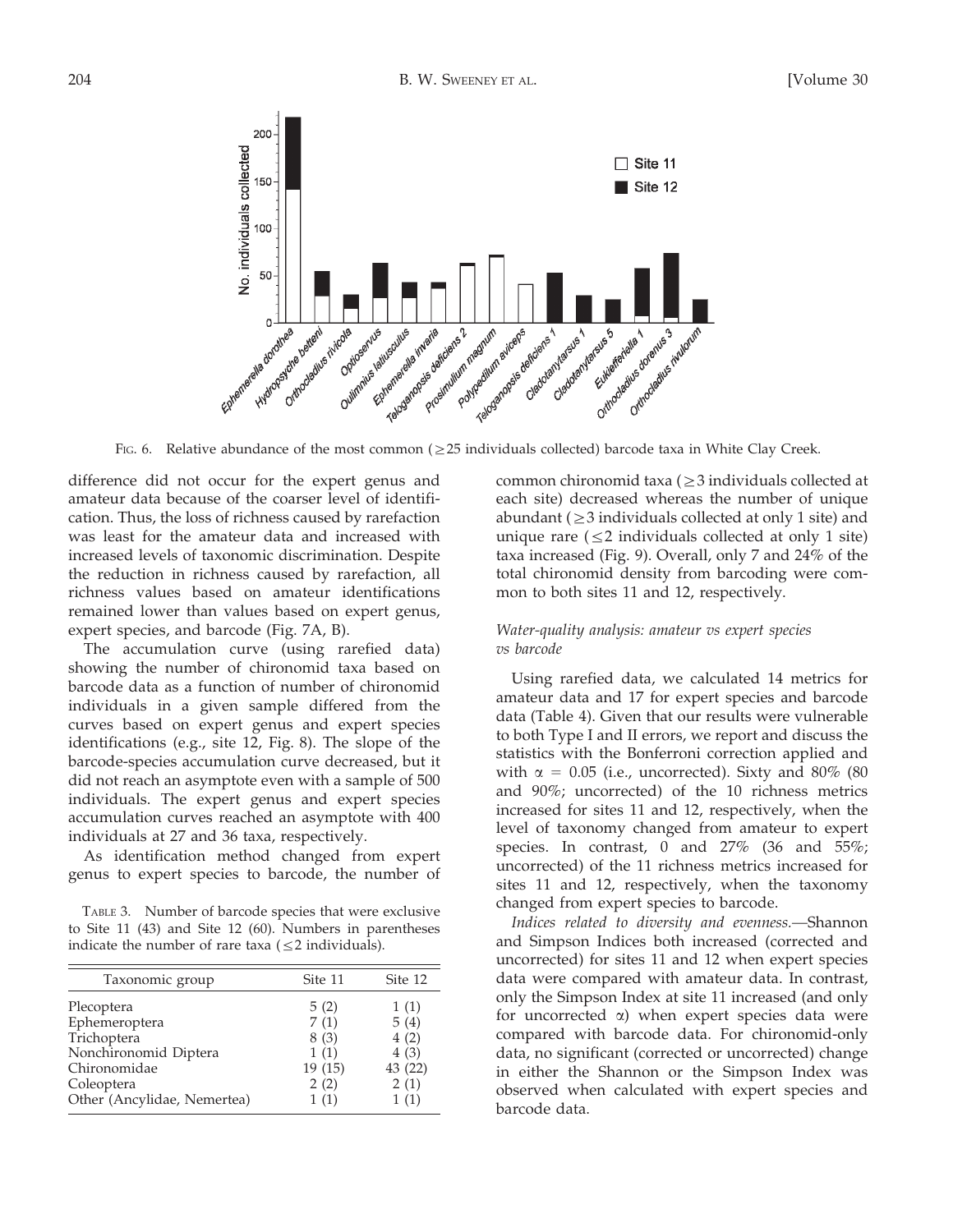

FIG. 7. Mean  $(\pm 1$  SD) total richness of macroinvertebrates determined by 4 identification methods (amateur, expert genus, expert species, and barcode) at sites 11 (A) and 12 (B) on White Clay Creek, Pennsylvania. Richness values were determined from entire sample (3 samples combined) with no resampling (based on average of 3 samples) or with rarefaction (150 individuals resampled 1000 times). Within each identification method, bars with the same letters are not significantly different (analysis of variance, Tukey's test,  $p > 0.05$ ).

Indices related to pollution.—Both HBI and Beck's Index changed at site 12 (corrected) and Beck's Index at site 11 (uncorrected) when expert species data were compared with amateur data. However, only Beck's Index changed (uncorrected) when barcode data were compared with expert species data.

#### Water-quality analysis: expert genus vs barcode

We compared metrics (based on rarefied data) calculated with expert genus and barcode data. Nine and 55% (73 and 64%; uncorrected) of the 11 richness metrics increased for sites 11 and 12, respectively.



FIG. 8. Accumulation curves for Chironomidae taxa based on expert genus, expert species, and barcode identification for site 12 on White Clay Creek. Richness values were determined from 3 pooled samples with rarefaction (increments of 25 individuals were resampled 1000 times).

Shannon and Simpson Indices both increased (corrected) for site 12 but not 11. HBI did not change for either site and Beck's Index changed only at site 11 (uncorrected only) in response to the expert genus to barcode change in taxonomy. Comparison across all metrics showed that, at an uncorrected  $\alpha = 0.05$ , the percentages of metrics changed by improving taxonomy from expert genus to barcode were 59% and 65% for sites 11 and 12, respectively. These percentages were substantially higher than the percentage of metrics changed at the corrected  $\alpha = 0.05$  level by improving taxonomy from expert species to barcode (i.e., 35 and 47% for sites 11 and 12, respectively).



FIG. 9. Number of chironomid taxa determined by expert genus (EG), expert species (ES), and barcode (B) identifications. Taxa were designated as common  $(\geq 3$  individuals collected at each site), unique abundant ( $\geq$ 3 individuals collected at only 1 site), or unique rare  $(\leq 2$  individuals collected at only 1 site).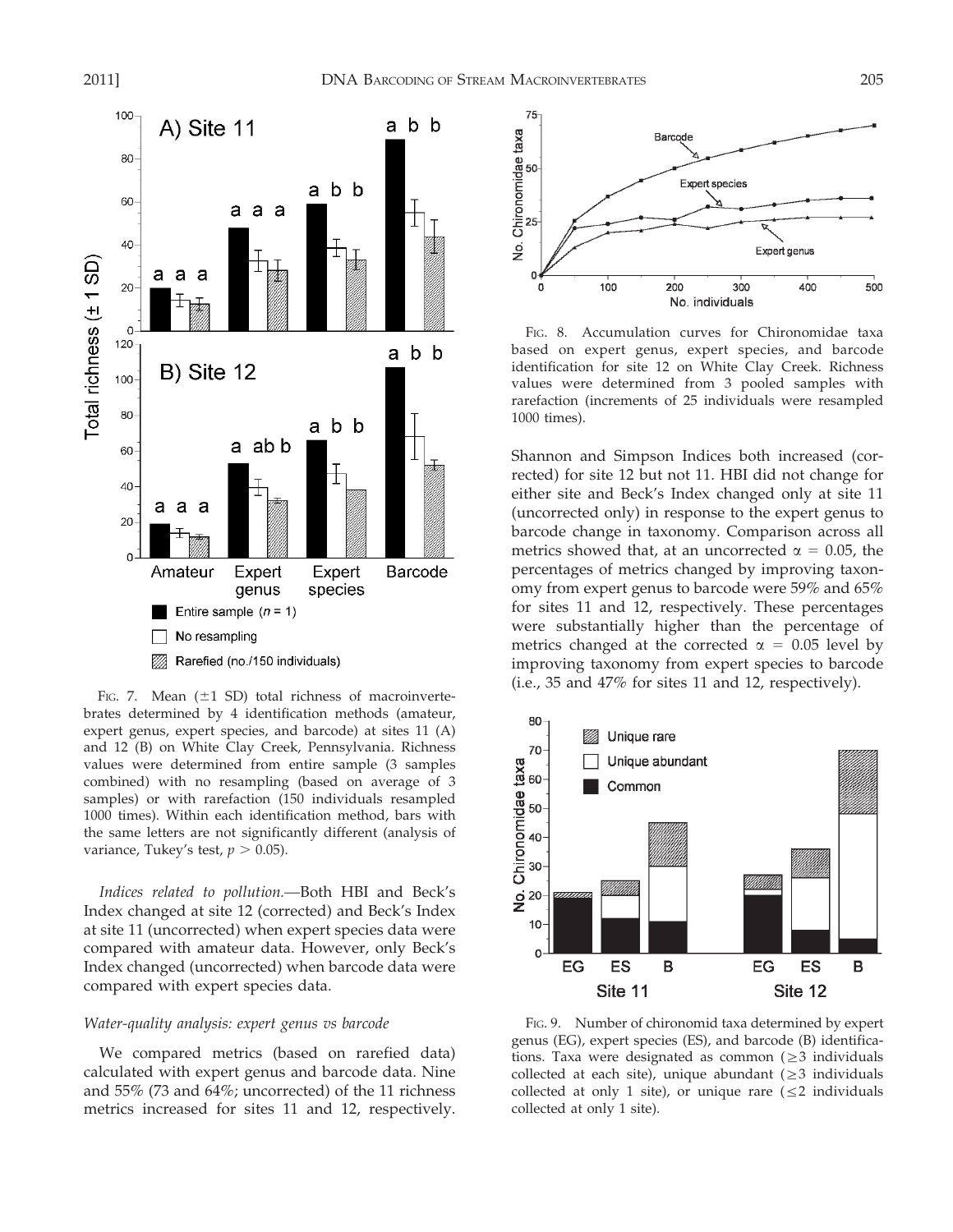|                                                          |                                            |              |                                                                                                                                                                                                                                                                                                     |          |                                                                                                                                                                                                                                                                                                                                                                                                                                              |          | Comparisons of ID methods by sites                                                                      |                    |                                                                                                                                                         |         |                                                                                                                                                                                                                                                                                                                                                                                                                                       |                    |
|----------------------------------------------------------|--------------------------------------------|--------------|-----------------------------------------------------------------------------------------------------------------------------------------------------------------------------------------------------------------------------------------------------------------------------------------------------|----------|----------------------------------------------------------------------------------------------------------------------------------------------------------------------------------------------------------------------------------------------------------------------------------------------------------------------------------------------------------------------------------------------------------------------------------------------|----------|---------------------------------------------------------------------------------------------------------|--------------------|---------------------------------------------------------------------------------------------------------------------------------------------------------|---------|---------------------------------------------------------------------------------------------------------------------------------------------------------------------------------------------------------------------------------------------------------------------------------------------------------------------------------------------------------------------------------------------------------------------------------------|--------------------|
|                                                          |                                            |              | Site 11                                                                                                                                                                                                                                                                                             |          |                                                                                                                                                                                                                                                                                                                                                                                                                                              |          |                                                                                                         |                    | Site 12                                                                                                                                                 |         |                                                                                                                                                                                                                                                                                                                                                                                                                                       |                    |
| Metric                                                   | A vs ES                                    | р            | $G$ vs $B$<br>щ                                                                                                                                                                                                                                                                                     | р        | $ES$ vs $B$                                                                                                                                                                                                                                                                                                                                                                                                                                  | p        | A vs ES                                                                                                 | p                  | $\mathbf{r}$<br>EG vs                                                                                                                                   | p       | ES vs B                                                                                                                                                                                                                                                                                                                                                                                                                               | р                  |
| Richness                                                 |                                            |              |                                                                                                                                                                                                                                                                                                     |          |                                                                                                                                                                                                                                                                                                                                                                                                                                              |          |                                                                                                         |                    |                                                                                                                                                         |         |                                                                                                                                                                                                                                                                                                                                                                                                                                       |                    |
| Total                                                    | $13 \text{ vs } 33$                        | 0.003        |                                                                                                                                                                                                                                                                                                     | $^\star$ |                                                                                                                                                                                                                                                                                                                                                                                                                                              |          | $12 \text{ vs } 38$                                                                                     | < 0.001            | $32 \text{ vs } 52$<br>$8 \text{ vs } 10$<br>$3 \text{ vs } 4$<br>$1 \text{ vs } 2$                                                                     | < 0.001 | 52<br>$38$ vs.                                                                                                                                                                                                                                                                                                                                                                                                                        | 0.001              |
| EЧ                                                       | $9$ vs $15$                                | 0.006        |                                                                                                                                                                                                                                                                                                     | $\star$  |                                                                                                                                                                                                                                                                                                                                                                                                                                              |          |                                                                                                         | 0.004              |                                                                                                                                                         | 0.006   |                                                                                                                                                                                                                                                                                                                                                                                                                                       | ×                  |
| Ephemeroptera                                            | $3 \text{ vs } 6$                          | $<\!\!0.001$ | $\begin{array}{l} 287.5 \\ 288.7 \\ 289.7 \\ 281.7 \\ 281.7 \\ 282.7 \\ 283.7 \\ 284.7 \\ 285.7 \\ 285.7 \\ 285.7 \\ 285.7 \\ 285.7 \\ 285.7 \\ 285.7 \\ 285.7 \\ 285.7 \\ 285.7 \\ 285.7 \\ 285.7 \\ 285.7 \\ 285.7 \\ 285.7 \\ 285.7 \\ 285.7 \\ 285.7 \\ 285.7 \\ 285.7 \\ 285.7 \\ 285.7 \\ 28$ | 0.002    | $\begin{array}{l} 33 \, {\rm vs} \, 44 \\ {\rm 15 \, s} \, {\rm vs} \, 5 \\ {\rm 16 \, s} \, {\rm vs} \, {\rm vs} \, {\rm vs} \, {\rm vs} \, {\rm vs} \, {\rm vs} \, {\rm vs} \, {\rm vs} \, {\rm vs} \, {\rm vs} \, {\rm vs} \, {\rm vs} \, {\rm vs} \, {\rm vs} \, {\rm vs} \, {\rm vs} \, {\rm vs} \, {\rm vs} \, {\rm vs} \, {\rm vs} \, {\rm vs} \, {\rm vs} \, {\rm vs} \, {\rm vs} \, {\rm vs} \, {\rm vs} \, {\rm vs} \, {\rm vs} \$ |          | $\begin{array}{c} 6 \text{ vs } 9 \\ 2 \text{ vs } 3 \\ 1 \text{ vs } 1 \\ 3 \text{ vs } 4 \end{array}$ | 0.016              |                                                                                                                                                         |         | $\begin{array}{c} 9 \text{ vs } 10 \\ 3 \text{ vs } 4 \end{array}$                                                                                                                                                                                                                                                                                                                                                                    |                    |
| Plecoptera                                               | $1$ vs $2$                                 |              |                                                                                                                                                                                                                                                                                                     | $\ast$   |                                                                                                                                                                                                                                                                                                                                                                                                                                              | $\star$  |                                                                                                         |                    | 4 U ID                                                                                                                                                  |         |                                                                                                                                                                                                                                                                                                                                                                                                                                       |                    |
| Trichoptera                                              | $4$ vs $6$                                 |              |                                                                                                                                                                                                                                                                                                     | $\star$  |                                                                                                                                                                                                                                                                                                                                                                                                                                              |          |                                                                                                         | *                  | $4 \text{ vs}$                                                                                                                                          |         |                                                                                                                                                                                                                                                                                                                                                                                                                                       |                    |
| Diptera                                                  | $2$ vs $16$                                | 0.003        |                                                                                                                                                                                                                                                                                                     |          |                                                                                                                                                                                                                                                                                                                                                                                                                                              |          | $4$ vs $25$                                                                                             | < 0.001            |                                                                                                                                                         | < 0.001 |                                                                                                                                                                                                                                                                                                                                                                                                                                       | $0.002$<br>$0.003$ |
| Chironomidae                                             | $1 \text{ vs } 14$                         | 0.005        |                                                                                                                                                                                                                                                                                                     |          |                                                                                                                                                                                                                                                                                                                                                                                                                                              |          | $1 \text{ vs } 22$                                                                                      | < 0.001            | $\begin{array}{l} 21 \text{ vs } 37 \\ 18 \text{ vs } 28 \\ 15 \text{ vs } 28 \\ 6 \text{ vs } 29 \\ 70 \text{ vs } 29 \\ 5 \text{ vs } 10 \end{array}$ | < 0.001 | $\begin{array}{c} 1 \text{ vs } 2 \\ 4 \text{ vs } 5 \\ 25 \text{ vs } 37 \\ 22 \text{ vs } 34 \\ 19 \text{ vs } 28 \end{array}$                                                                                                                                                                                                                                                                                                      |                    |
| Chironomidae only                                        | n/a                                        |              |                                                                                                                                                                                                                                                                                                     | *        |                                                                                                                                                                                                                                                                                                                                                                                                                                              | $^\star$ | n/a                                                                                                     |                    |                                                                                                                                                         | < 0.001 |                                                                                                                                                                                                                                                                                                                                                                                                                                       |                    |
|                                                          | $6$ vs 3                                   |              |                                                                                                                                                                                                                                                                                                     |          |                                                                                                                                                                                                                                                                                                                                                                                                                                              | *        | $4 \text{ vs } 2$                                                                                       | < 0.001            |                                                                                                                                                         |         | 4                                                                                                                                                                                                                                                                                                                                                                                                                                     | $\ast$             |
| Intolerant $(TV \leq 3)^a$<br>Intolerant $(TV \leq 5)^a$ | $\frac{9 \text{ vs } 19}{2 \text{ vs } 4}$ | 0.007        |                                                                                                                                                                                                                                                                                                     | ∗        |                                                                                                                                                                                                                                                                                                                                                                                                                                              | $^\star$ | $\begin{array}{c} 8 \text{ vs } 24 \\ 3 \text{ vs } 7 \end{array}$                                      | < 0.001            |                                                                                                                                                         | $\ast$  | 29<br>$24 \text{ vs } 22 \text{ vs } 22 \text{ vs } 22 \text{ vs } 22 \text{ vs } 22 \text{ vs } 22 \text{ vs } 22 \text{ vs } 22 \text{ vs } 22 \text{ vs } 22 \text{ vs } 22 \text{ vs } 22 \text{ vs } 22 \text{ vs } 22 \text{ vs } 22 \text{ vs } 22 \text{ vs } 22 \text{ vs } 22 \text{ vs } 22 \text{ vs } 22 \text{ vs } 22 \text{ vs } 22 \text{ vs } 22 \text{ vs } 22 \text{ vs } 22 \text{ vs } 22 \text{ vs } 22 \text$ |                    |
| Tolerant $(TV \geq 6)^a$                                 |                                            |              |                                                                                                                                                                                                                                                                                                     |          |                                                                                                                                                                                                                                                                                                                                                                                                                                              |          |                                                                                                         | < 0.001            |                                                                                                                                                         | 0.010   | $\Box$                                                                                                                                                                                                                                                                                                                                                                                                                                | *                  |
| Indices                                                  |                                            |              |                                                                                                                                                                                                                                                                                                     |          |                                                                                                                                                                                                                                                                                                                                                                                                                                              |          |                                                                                                         |                    |                                                                                                                                                         |         |                                                                                                                                                                                                                                                                                                                                                                                                                                       |                    |
| Shannon                                                  | $1.8$ vs 3.3                               | $<\!\!0.001$ |                                                                                                                                                                                                                                                                                                     |          | $3.3$ vs $3.1$                                                                                                                                                                                                                                                                                                                                                                                                                               |          | $1.5$ vs $3.6$                                                                                          | < 0.001            |                                                                                                                                                         | < 0.001 |                                                                                                                                                                                                                                                                                                                                                                                                                                       |                    |
| Simpson                                                  | $0.77 \text{ vs } 0.94$                    | $0.007$      | $\frac{2.8 \text{ vs } 3.1}{0.89 \text{ vs } 0.91}$<br>2.4 vs 2.8                                                                                                                                                                                                                                   |          | $0.94$ vs $0.91$                                                                                                                                                                                                                                                                                                                                                                                                                             | $^\star$ | $0.63$ vs $0.96$                                                                                        | < 0.001            | $3.1$ vs $3.5$<br>0.93 vs 0.96                                                                                                                          | < 0.001 | $3.6$ vs $3.5$<br>$0.96$ vs $0.96$                                                                                                                                                                                                                                                                                                                                                                                                    |                    |
| Chironomidae-only                                        | n/a                                        |              |                                                                                                                                                                                                                                                                                                     | *        | $2.7$ vs $2.8$                                                                                                                                                                                                                                                                                                                                                                                                                               |          | n/a                                                                                                     |                    | $2.4$ vs $3.0$                                                                                                                                          | < 0.001 | $2.9$ vs $3.0$                                                                                                                                                                                                                                                                                                                                                                                                                        |                    |
| Shannon                                                  |                                            |              |                                                                                                                                                                                                                                                                                                     |          |                                                                                                                                                                                                                                                                                                                                                                                                                                              |          |                                                                                                         |                    |                                                                                                                                                         |         |                                                                                                                                                                                                                                                                                                                                                                                                                                       |                    |
| Chironomidae-only<br>Simpson                             | n/a                                        |              | $0.88$ vs $0.92$                                                                                                                                                                                                                                                                                    |          | $0.92 \text{ vs } 0.91$                                                                                                                                                                                                                                                                                                                                                                                                                      |          | n/a                                                                                                     |                    | $0.86$ vs $0.93$                                                                                                                                        | < 0.001 | $0.93$ vs $0.93$                                                                                                                                                                                                                                                                                                                                                                                                                      |                    |
| HBI <sup>a</sup>                                         | $4.5$ vs $4.1$ 7 vs $14$                   |              | $4.1$ vs $4.0$<br>$15$ vs $23$                                                                                                                                                                                                                                                                      |          | $4.1$ vs $4.0$                                                                                                                                                                                                                                                                                                                                                                                                                               |          | 5.1 vs 4.7                                                                                              | $0.002$<br>$0.010$ | $\begin{array}{c} 4.6 \text{ vs } 4.6 \\ 12 \text{ vs } 16 \end{array}$                                                                                 |         | $4.7$ vs $4.6$                                                                                                                                                                                                                                                                                                                                                                                                                        |                    |
| Beck's <sup>a</sup>                                      |                                            | *            |                                                                                                                                                                                                                                                                                                     | *        | 14 vs 23                                                                                                                                                                                                                                                                                                                                                                                                                                     | *        | $6$ vs $11$                                                                                             |                    |                                                                                                                                                         |         | 11 vs 16                                                                                                                                                                                                                                                                                                                                                                                                                              | *                  |
| <sup>a</sup> Uses tolerance values                       |                                            |              |                                                                                                                                                                                                                                                                                                     |          |                                                                                                                                                                                                                                                                                                                                                                                                                                              |          |                                                                                                         |                    |                                                                                                                                                         |         |                                                                                                                                                                                                                                                                                                                                                                                                                                       |                    |

TABLE 4. Metrics calculated based on amateur (A), expert genus (EG), expert species (ES), and barcode (B) identifications (ID) for macroinvertebrates collected<br>at 2 sites. Metric values for A vs ES, EG vs B, and ES vs B we TABLE 4. Metrics calculated based on amateur (A), expert genus (EG), expert species (ES), and barcode (B) identifications (ID) for macroinvertebrates collected at 2 sites. Metric values for A vs ES, EG vs B, and ES vs B were compared with paired t-tests on rarefied samples (150 individuals resampled 1000 times for all metrics except Chironomidae-only metrics for which 60 individuals were used). The significance level was adjusted with sequential Bonferroni correction for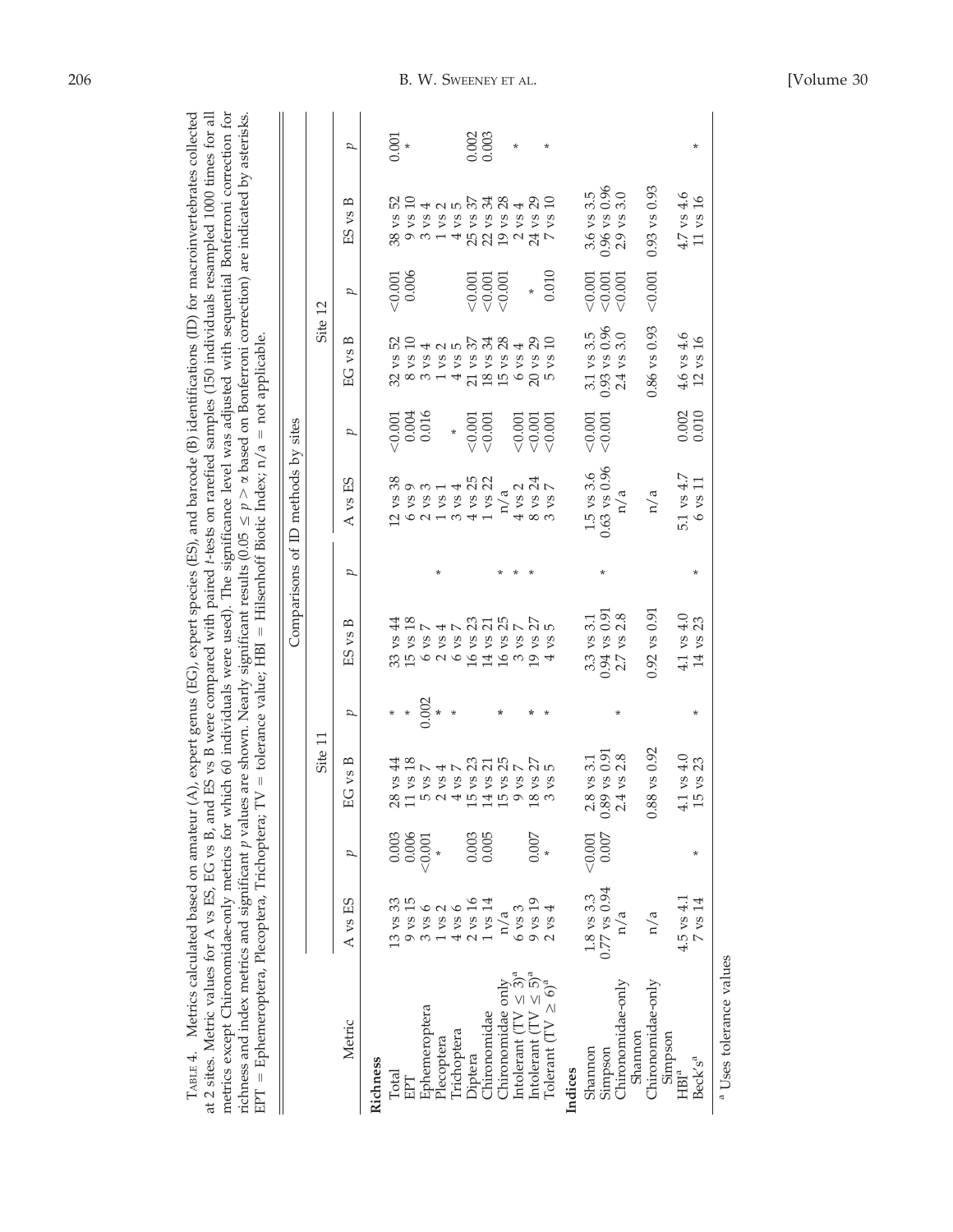TABLE 5. Metrics determined using amateur, expert genus, expert species, and barcode identifications (ID) for macroinvertebrates collected at 2 sites. Differences between sites (11 vs 12) were compared using paired t-tests on rarefied samples (150 individuals resampled 1000 times for all metrics except Chironomidae-only metrics for which 60 individuals were used). The significance level was adjusted with sequential Bonferroni correction for richness and index metrics and significant  $p$ values are shown. Nearly significant results (0.05  $\leq$  p  $>$  a based on Bonferroni correction) are indicated by asterisks. EPT = Ephemeroptera, Plecoptera, Trichoptera; TV = tolerance value; HBI = Hilsenhoff Biotic Index;  $n/a = not$  applicable.

|                                        | Comparisons of sites by ID method |               |                     |               |                    |               |                       |        |
|----------------------------------------|-----------------------------------|---------------|---------------------|---------------|--------------------|---------------|-----------------------|--------|
|                                        | Amateur                           |               | Expert genus        |               | Expert species     |               | Barcode               |        |
| Metric                                 | 11 vs 12                          | $\mathcal{D}$ | 11 vs 12            | $\mathcal{D}$ | 11 vs 12           | $\mathcal{V}$ | 11 vs 12              | р      |
| <b>Richness</b>                        |                                   |               |                     |               |                    |               |                       |        |
| Total                                  | 13 vs 12                          |               | 28 vs 32            |               | 33 vs 38           |               | 44 vs 52              |        |
| <b>EPT</b>                             | $9 \text{ vs } 6$                 | *             | $11 \text{ vs } 8$  | $\ast$        | $15 \text{ vs } 9$ | 0.003         | 18 vs 10              | 0.007  |
| Ephemeroptera                          | 3 vs 2                            | *             | 5 vs 3              | $\ast$        | 6 vs 3             | < 0.001       | $7$ vs $4\,$          | 0.003  |
| Plecoptera                             | $1 \text{ vs } 1$                 |               | $2 \text{ vs } 1$   |               | $2 \text{ vs } 1$  |               | $4 \text{ vs } 2$     | $\ast$ |
| Trichoptera                            | $4 \text{ vs } 3$                 |               | $4 \text{ vs } 4$   |               | $6 \text{ vs } 4$  | $\ast$        | 7 vs 5                | *      |
| Diptera                                | $2 \text{ vs } 4$                 |               | 15 vs 21            | $\ast$        | 16 vs 25           | $\ast$        | 23 vs 37              | *      |
| Chironomidae                           | $1 \text{ vs } 1$                 |               | 14 vs 18            |               | 14 vs 22           | $\ast$        | 21 vs 34              | $\ast$ |
| Chironomidae only                      | n/a                               |               | $15 \text{ vs } 15$ |               | 16 vs 19           |               | 25 vs 28              |        |
| Intolerant (TV $\leq$ 3) <sup>a</sup>  | $6 \text{ vs } 4$                 |               | $9 \text{ vs } 6$   | $\ast$        | 3 vs 2             |               | 7 vs 4                | *      |
| Intolerant (TV $\leq 5$ ) <sup>a</sup> | $9$ vs $8$                        |               | 18 vs 20            |               | 19 vs 24           | $\ast$        | 27 vs 29              |        |
| Tolerant (TV $\geq 6$ ) <sup>a</sup>   | $2 \text{ vs } 3$                 | *             | 3 vs 5              | $\ast$        | 4 vs 7             | 0.004         | 5 vs 10               | *      |
| <b>Indices</b>                         |                                   |               |                     |               |                    |               |                       |        |
| Shannon                                | $1.8$ vs $1.5$                    |               | 2.8 vs 3.1          | *             | 3.3 vs 3.6         | *             | 3.1 vs 3.5            | $\ast$ |
| Simpson                                | $0.77$ vs $0.63$                  | *             | $0.89$ vs $0.94$    | $\ast$        | $0.94$ vs $0.96$   | *             | $0.91$ vs $0.96$      | 0.005  |
| Chironomidae only                      | n/a                               |               | 2.4 vs 2.4          |               | 2.7 vs 2.9         | $\ast$        | $2.8$ vs $3.0$        |        |
| Shannon                                |                                   |               |                     |               |                    |               |                       |        |
| Chironomidae only                      | n/a                               |               | $0.88$ vs $0.86$    |               | $0.92$ vs $0.93$   |               | $0.91$ vs $0.93$      | *      |
| Simpson                                |                                   |               |                     |               |                    |               |                       |        |
| HBI <sup>a</sup>                       | 4.5 vs 5.1                        | *             | 4.1 vs 4.6          | $\ast$        | 4.1 vs 4.7         | *             | $4.0 \text{ vs } 4.6$ | 0.008  |
| Beck's <sup>a</sup>                    | 7 vs 6                            |               | 15 vs 12            |               | 14 vs 11           |               | 23 vs 16              | *      |

<sup>a</sup> Uses tolerance values

#### Water-quality analysis: site 11 vs site 12

Using the same approach as above (rarefaction data, 14–17 metrics, corrected/uncorrected  $\alpha$  values), detection of differences between sites 11 and 12 depended on both the level of taxonomy and whether we applied a Bonferroni correction (Table 5). The proportion of metrics identifying differences between sites 11 and 12 varied little when we compared data generated by amateur  $(0\%)$ , expert (genus  $[0\%]$ , species  $[18\%]$ , and barcode  $(24\%)$  identifications and used a Bonferroni correction. However, the proportion of metrics identifying differences for the same comparisons was much greater for an uncorrected  $\alpha$  (amateur [36%], expert genus [47%], expert species [65%], barcode [76%]).

Of the richness metrics examined, Ephemeroptera, Plecoptera, Trichoptera (EPT); Ephemeroptera; and Tolerant were the only measures to indicate a decline in water quality from site 11 to site 12 at all 4 levels of taxonomic resolution. With Bonferroni correction, only metrics calculated with expert species (EPT, Ephemeroptera, Tolerant) and barcode (EPT, Ephemeroptera) data decreased significantly. Across all richness measures, absolute richness values increased at both sites when taxonomy changed from expert genus to expert species to barcode. However, the upward change was proportional for each site, so the statistically significant differences between sites 11 and 12 did not change substantially. Richness metrics involving pollution-tolerant groups (Diptera, Chironomidae, and Tolerant) all increased (uncorrected) from site 11 to site 12 based on expert genus, expert species, and barcode data (except expert genus Chironomidae), but with Bonferroni correction, only Tolerant richness calculated with expert species data increased significantly.

Of the diversity and pollution indices examined, only HBI indicated a decline in water quality from site 11 to site 12 with all 4 levels of taxonomic resolution, although with Bonferroni correction, the differences were significant only for barcode data. In contrast,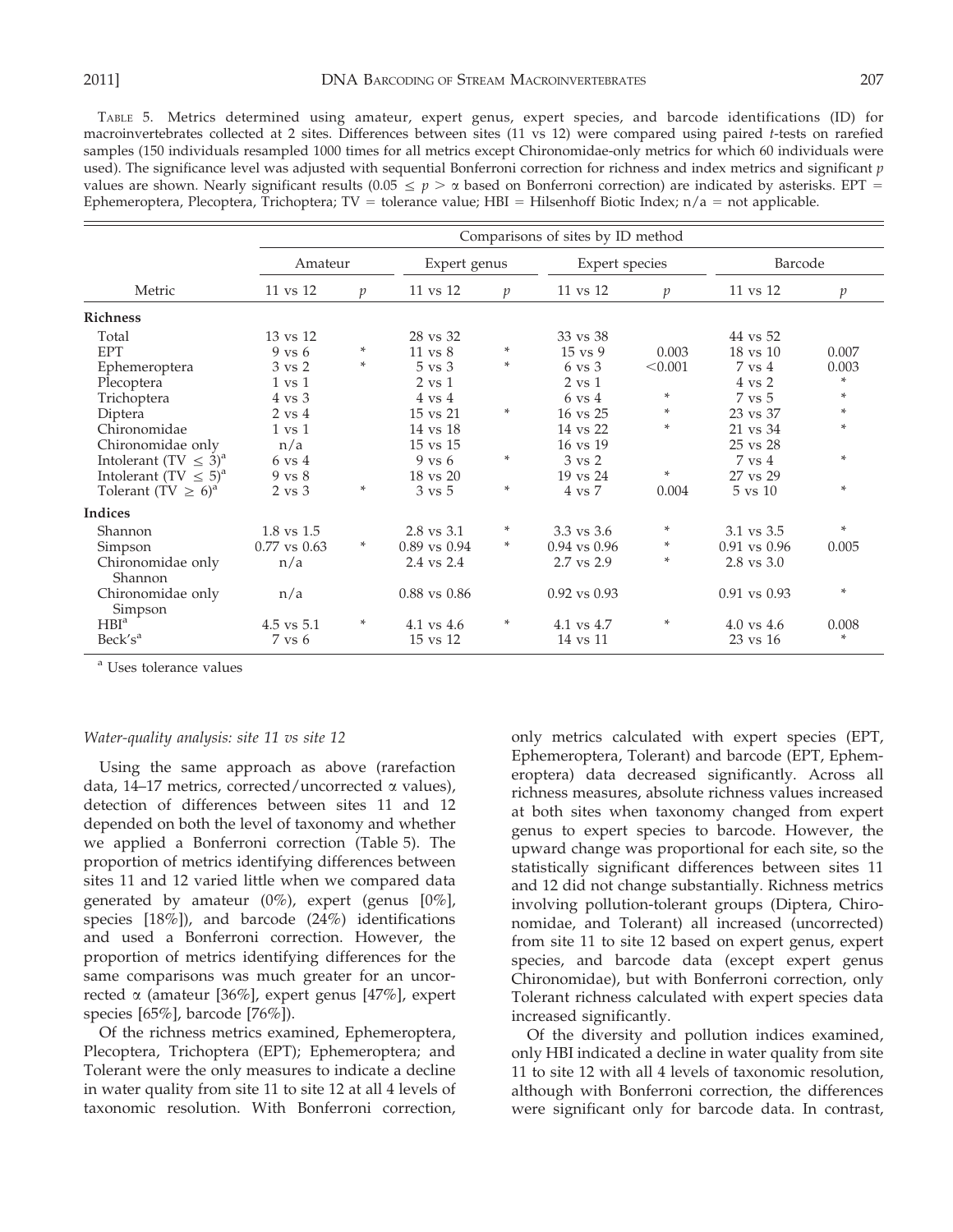Shannon and Simpson Indices indicated an increase in diversity and evenness from site 11 to site 12 when calculated with expert genus, expert species, and barcode data, but with the Bonferroni correction, only Simpson Index calculated with barcode data increased significantly. Beck's Index did not discriminate between sites based on amateur, expert genus, or expert species data, but indicated a slight decrease (uncorrected  $\alpha$ ) in stream condition from site 11 to site 12 with barcode data.

The number of midge species identified at site 12 vs site 11 increased by 6 (expert genus), 11 (expert species), and 25 (barcode) species (Table 2), but rarified chironomid richness did not differ significantly when calculated using only chironomids between sites for any of these methods of identification (Table 5). Shannon and Simpson Indices calculated only for chironomids did not differ between sites based on expert genus data. When calculated only for chironomids, Shannon Index differed significantly (uncorrected) with expert species data and Simpson Index differed significantly (uncorrected) with barcode data. Based on both richness and indices using only chironomids, the general distribution of individuals among chironomid species was similar between sites, even though both rare and common species that characterized each site differed.

#### Discussion

Our study was designed to use DNA barcoding of stream macroinvertebrates to assess the limits of current, morphologically based taxonomic tools as applied in biodiversity inventories, community-structure studies, and stream bioassessments. To a certain extent, our study was a conservative assessment of the potential contribution of barcoding because the macroinvertebrate fauna of White Clay Creek is well known after 40 y of intensive study by the Stroud Water Research Center and because our expert taxonomists were more experienced (an average of 23 y, much of it working on the macroinvertebrate fauna of this stream) than the average ecological or water-quality technician. Overall, our results suggest that barcoding is a tool that can greatly further our understanding of stream macroinvertebrate faunas by providing a more accurate description of the species present, what they are doing ecologically, and how they respond to changes in stream habitat and water quality.

## Macroinvertebrate inventory

Our results confirm that full, or nearly full, sequences of the COI gene can be obtained readily

from properly preserved specimens and used to sort specimens, regardless of size or morphological condition, into fairly unique haplotype clusters representing taxa at or near the level of species. For the most part, interpretation of genetic divergence was not confounded by a lack of a barcode gap (sensu Alexander et al. 2009) for all the major groups of macroinvertebrates (except for Perlesta stoneflies). The levels of divergence for the various taxonomic groups (e.g., 2% for mayflies and caddisflies, 4% for chironomids, etc.) worked well within the narrow scope of the study and were comparable to findings in other studies (e.g., Avise and Walker 1999, Hebert et al. 2003, Hajibabaei et al. 2006, Stahls and Savolainen 2008, Zhou et al. 2009). For example, our chosen level of divergence for chironomids (4%) agrees well with the mean intraspecific and interspecific values of 2.3% and 14.7%, respectively, for selected chironomids reported by Sinclair and Gresens (2008). The absence of a gap between intraspecific and interspecific genetic variation for Perlesta specimens (Fig. 2B) may reflect the presence of  $\geq 2$  emerging or very closely related congeneric species presently co-occurring in the stream or the presence of numts (nuclear copies of mitochondrial-derived genes that act as junk DNA; Buhay 2009, Moulton et al. 2010, Pfrender et al. 2010). Regardless, it is premature to conclude that the levels of divergence used here are applicable across a broader range of species and geographic sites.

Barcoding increased species inventory across these 2 sites by 124 taxa relative to an amateur taxonomist and by 62 taxa (70%) relative to expert taxonomists (identifying to species where possible). Thus, the barcoding inventory was about  $5.7\times$  the amateur inventory, and  $1.7\times$  the expert inventory. The greater number of species delineated by barcoding relative to experts reflects, in part, the ability of barcoding to identify small, immature, or damaged specimens. For example, only 1 of 47 stonefly specimens could be identified morphologically to species because of the constraints of specimen size at this time of year and damage from collection, but barcodes placed all stonefly specimens into 1 of 8 genetically distinct taxa (Fig. 3C). The greater number of taxa delineated by barcoding also reflects the fact that some species contained within certain insect orders in this stream cannot be identified morphologically based on the currently available taxonomic keys. In some cases, our study simply confirmed the incompleteness of our taxonomic understanding for certain groups (e.g., the caddisfly Cheumatopsyche and the chironomid midges O. dorenus, P. convictum, and Ta. guerlus), which has long been acknowledged in the taxonomic literature. However, barcoding revealed some previously unrec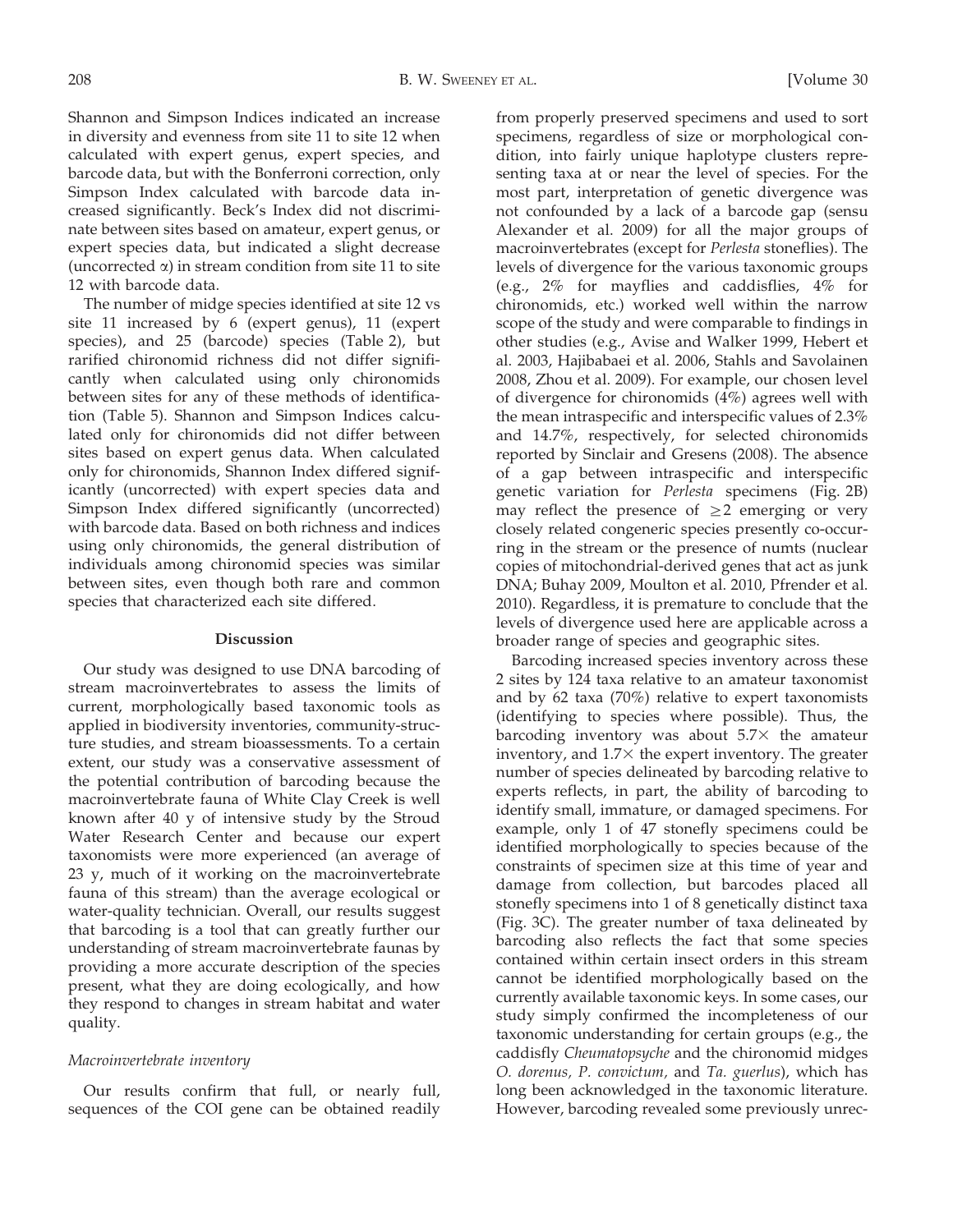ognized taxonomic issues associated with some wellknown species (e.g., the ephemerellid mayfly T. deficiens). These results suggest a continued need to improve available taxonomic keys and that some scientific names in the literature may be confounded with cryptic species, but many taxonomic names held up under the scrutiny of barcoding. Thus, barcodes do not represent a fix or replacement for a broken system—they simply make the system better.

Our ability to sort all specimens in the samples to genetically distinct species and enumerate them has, to our knowledge, provided the most thorough taxonomic inventory (based on larvae) of riffleinhabiting macroinvertebrates at a given point in time for any stream reach in the world. The high number of macroinvertebrate species (150 across 2 nearby sites) collected on 1 occasion (March 2008) from 1 microhabitat (riffle) is unprecedented. The total would increase greatly if the study were expanded to other microhabitats (e.g., edges, pools, leaf packs, and debris dams) in different seasons and multiple years. Because stream macroinvertebrates were abundant and distributed relatively evenly among species, additional taxonomic resolution from barcoding gave us a new perspective on stream communities. Based on data from our composite sampling method, an average of 248 to 347 individuals representing  $\geq$  55 to 68 species can and do coexist in only 60  $\text{cm}^2$  of stream bottom. Our data confirm that stream macroinvertebrate communities are similar in structure to other floral and faunal communities in the world (Ricklefs and Miller 2000): most species are rare and only a few are common. The numerous rare species contributed greatly to the relative uniqueness in the taxonomic composition that characterized the 2 study sites. Barcodes indicated that 48% of the species at site 11 and 56% at site 12 were unique to a site. Compared to species resolution from barcoding, traditional taxonomic analyses would have underestimated the differences between the 2 sites.

Regardless of the temporal and spatial limitations in our study, the number of macroinvertebrate species (89 and 107 for sites 11 and 12, respectively) collected on 1 day in March from 1 microhabitat (riffle) is very high. These data suggest that  $\alpha$  diversity in streams and rivers may be greatly underestimated when based on larval morphology (e.g., Jackson et al. 1994, Arscott et al. 2006). This conclusion is shared by Alexander et al. (2009) for Ephemerella stream mayflies and by Hebert et al. (2004) and others for terrestrial macroinvertebrates. Barcoding also has the potential to increase estimates of biodiversity for stream inventories based on adults collected over many sites, microhabitats, and years (e.g., 642 insect species for the Breitenbach Creek near Schlitz, Germany; Allan and Castillo 2007). With high individual and species densities and with the cooccurrence of numerous congeneric species, ecological fitting (sensu Janzen 1985) appears greater in stream riffles than expected. Based on the large differences in taxonomic composition of sites 11 and 12, one might conclude that levels of  $\beta$  diversity along the river continuum (sensu Vannote et al. 1980) have been greatly underestimated. However, we think that, in this case, the observed differences in community composition primarily reflect a change in species composition in response to changes in land and water uses that have degraded and changed the habitat at site 12 (as indicated by physical, chemical, and biological data that span  $\sim$ 15 y; Fig. 1).

# Macroinvertebrate community structure: amateur vs expert species vs barcode

Measures of community structure have long been part of ecology and provide simple values that summarize patterns or responses for multiple species (e.g., Washington 1984, Metcalfe 1989, Cairns and Pratt 1993). They have provided insight into a variety of basic topics ranging from disturbance to succession, from physical habitat templates to biogeographic patterns. Assessments of biological responses to pollution often involve monitoring responses of multiple species, so bioassessments also have made use of traditional measures of community structure (e.g., Wilhm and Dorris 1968, Weber 1973, Winner et al. 1980) and modified measures of community structure that incorporated information on pollution tolerance (e.g., Beck 1955, Chutter 1972, Hilsenhoff 1977, Lenat 1993). Our study used 17 communitystructure indices or measures to examine the effects of different levels of taxonomic resolution on the description of the macroinvertebrate community at each site and how macroinvertebrate communities differed between sites 11 and 12 (see below). Some redundancy exists among metrics (e.g., EPT richness vs Ephemeroptera, Plecoptera, or Trichoptera richness, Diptera richness vs Chironomidae richness, Intolerant richness calculated as  $\leq 3$  or  $\leq 5$ , etc.), but all metrics examined respond, at least to some degree, to different levels of taxonomic resolution (i.e., order vs family vs genus vs species) and are used routinely in stream studies.

As expected, processing samples by experts (identifying to species level where possible) rather than amateurs increased values (by 60–90% depending on  $\alpha$  level and site) of the 10 taxon-richness metrics used to describe the 2 sites. Barcoding consistently yielded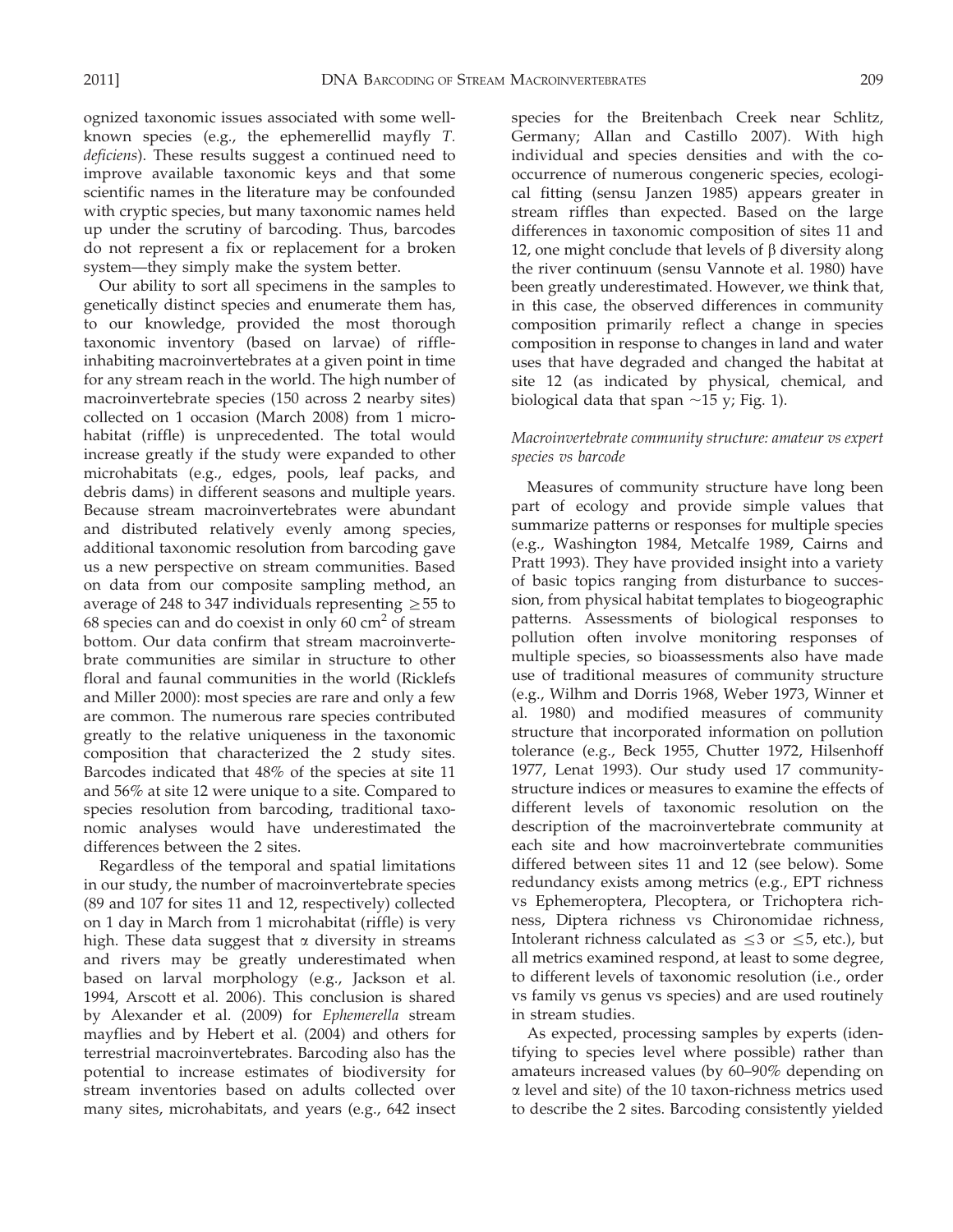additional species for every richness metric studied, but the statistical significance of the change in richness based on expert species vs barcode identifications depended greatly on whether we applied a Bonferroni correction. From the uncorrected comparisons, we concluded that barcode identifications significantly increased richness metrics for both sites. From the corrected comparisons (e.g., Bonferroni), we concluded that barcode identifications increased richness metrics only for site 12. However, application of the Bonferroni correction is quite subjective (Cabin and Mitchell 2000). In fact, we could argue with equal vigor that each of our metrics should be considered independent (hence, no correction is needed) and that the same null hypothesis is tested 11 times across our 11 richness metrics (hence a correction is needed). Regardless, the conclusion that barcode identifications increased richness metrics for site 12 may be closer to reality because: 1) the relative increase in richness consequent to barcoding for taxonomically well-known insect orders (e.g., Ephemeroptera, Plecoptera, and Trichoptera) was about equal at both sites (and rather modest because sites had been studied intensively for  $>40$  y in White Clay Creek), whereas 2) large increases in species richness because of barcoding were observed for poorly known taxonomic groups (e.g., chironomid midges) that were much more abundant at site 12 than site 11 (59% of the community vs 28%). So, a reasonable conclusion from these results is that barcoding can and does significantly improve richness metrics (over expert), especially when a significant proportion of the community being evaluated consists of species that are poorly known or described.

The above conclusion seems almost trivial, but it may apply broadly across most, if not all, water-quality studies because chironomid midges are a significant proportion of the macroinvertebrate community of most streams worldwide (pristine to polluted). Midges are known to be a very diverse group worldwide (Pinder 1986), but they remain poorly known ecologically and taxonomically at the genus and species levels. In addition, they are very difficult to identify to genus and species, even with substantial training. For example, amateurs in our study could not identify chironomids beyond family and, although the experts could take most specimens to genus, only 40% of specimens could be identified to species. In contrast, the barcode technique discovered many new or unrecognized species of existing chironomid genera (and for other major groups), thereby providing greater depth to the level of assessment and understanding of the macroinvertebrate communities. In addition, because all specimens in the study were preserved and

vouchered individually, they can now be sorted by haplotype cluster and provided to taxonomists as presorted groups of genetically similar specimens. This presentation makes it easier for taxonomists to distinguish intraspecific from interspecific variation in morphological characters, which in turn, increases their effectiveness at revising and extending the breadth and utility of morphological keys, an important side benefit of DNA barcoding. Another side benefit is that barcoding can be used to confirm morphological traits when revising keys (Liew et al. 2009, Monaghan and Sartori 2009). For example, in our study, barcode data indicated only 1 case in which our experts needed to synonymize 2 species (i.e., into Eukiefferella 1), but multiple cases in which barcodes indicated that several species were grouped under a single genus (e.g., Cheumatopsyche, Stenelmis, Rheotanytarsus) or species name (e.g., T. deficiens, P. convictum, Ta. guerlus).

# Water-quality analysis: amateur vs expert species vs barcode

We combined richness, relative abundance, and taxon-specific pollution-tolerance values in various ways to produce 6 indices related to water-quality and pollution assessment (Table 4). In general, values differed in 50 to 100% (depending on  $\alpha$  level) of these indices with the increase in taxonomic effort from amateur to expert species, but only 17 to 33% of these indices differed when taxonomy changed from expert species to barcode. For example, both of the commonly used measures of diversity that we examined (Shannon and Simpson Indices) increased with the addition of expert species taxonomy relative to amateur taxonomy largely because amateurs tended to place most individuals into a few taxonomic categories, whereas experts distributed the identifications more evenly among a larger number of categories. Neither Shannon nor Simpson Index responded greatly to the addition of barcode data (relative to expert species). Barcode data distinguished more species than expert data, but most of these species were rare, and these indices are insensitive to the contribution of rare species (DeJong 1975).

Indices that used pollution-tolerance values (e.g., HBI, Beck) probably underestimated the degree of improvement in water-quality assessment because tolerance values usually are available at the family and genus level and rarely at the species level. We were forced to assume that all congeneric species had the same tolerance value, even though the unique distribution of species at the 2 sites suggested that distinct differences in pollution tolerance existed among confamilial or congeneric species in White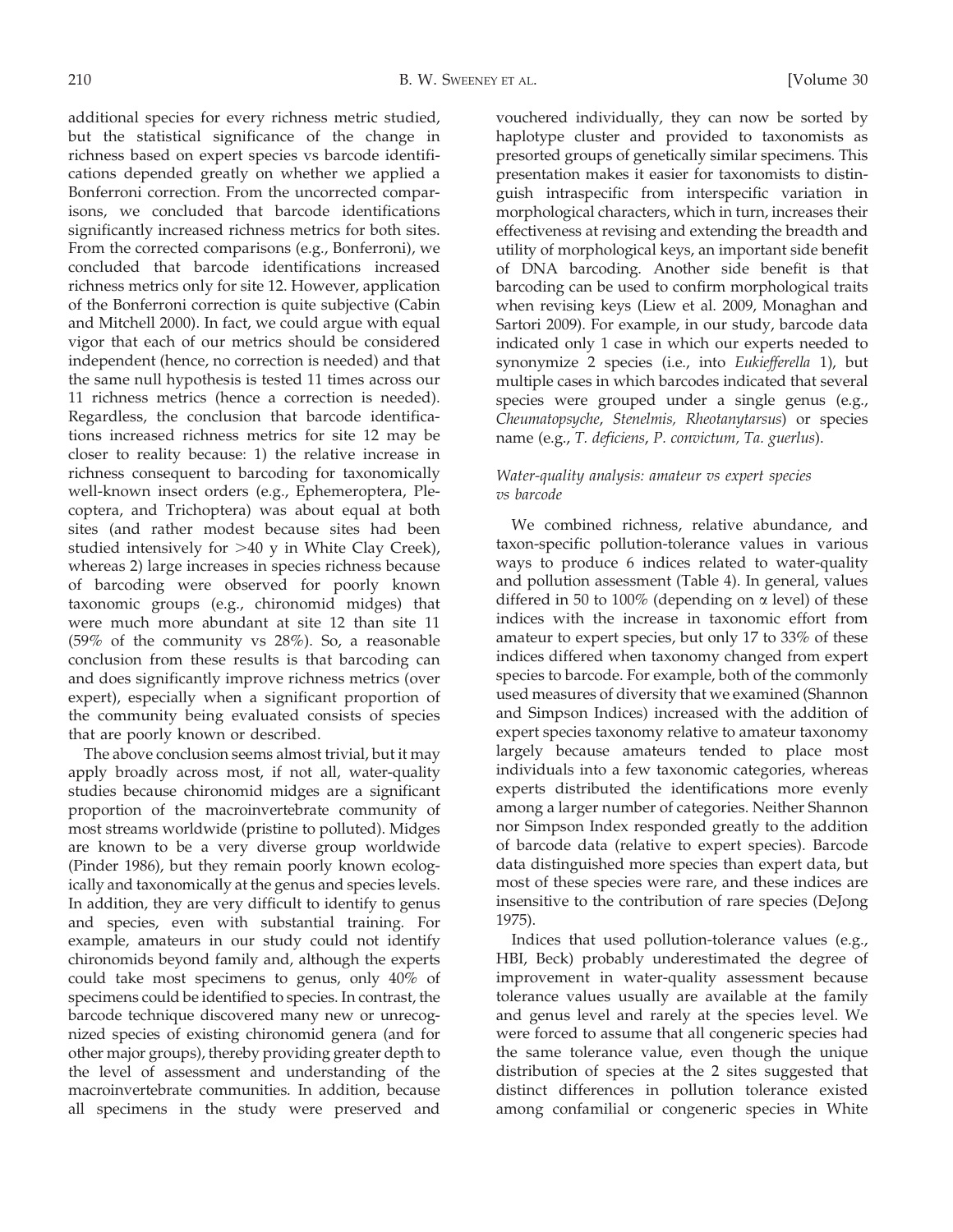Clay Creek. This problem explains why HBI and Beck's Index indicated no (HBI) or little (Beck's Index) improvement with increased taxonomic refinement from expert to barcode because many species had to be given the same tolerance value even if they were known to be unique species. Only at the moredegraded site 12 did these indices strongly indicate (i.e., corrected a) less-degraded conditions with improved taxonomy from amateur to expert. This change probably occurred because indices become more accurate when tolerance values can be used at the genus and species level (expert and barcode) vs family level (amateur). Thus, many richness measures were sensitive to changes in taxonomic resolution in our study (particularly at the more disturbed site), but the absence of accurate pollution-tolerance values reduced the usefulness of the added taxonomic resolution from barcoding when tolerance-related metrics were calculated.

Herein lies the challenge. Barcode identification is now pushing larval macroinvertebrate taxonomy beyond the currently available pollution-sensitivity and tolerance data. We think that this pollutiontolerance gap can be closed quickly by developing libraries relating Linnaean names to COI and other gene sequences. At the same time, it is imperative that we connect ancillary pollution data and taxon delineations at the species (or near-species) level in the form of new or revised pollution-tolerance values. Perhaps equally important is the need to develop alternative metrics designed to take advantage of the new information afforded by barcoding, especially in groups like chironomids, whose species contain a wealth of information on environmental quality that can be now accessed through molecular methods.

Our results do not suggest that barcoding will make significant contributions to all measures of community structure. Metrics known or thought to be unaffected by increased taxonomic resolution (e.g., family- or order-based metrics, such as % chironomids or % EPT; trophic measures, such as % scrapers and % shredders; and habit measures, such as % clingers or % sprawlers) were not included in our study. Similarly, multimetric indices consisting of several metrics may benefit only partially from the added taxonomic resolution associated with barcoding. For example, the Maryland Index of Biotic Integrity combines genus-level data into 6 metrics: total richness, EPT richness, Ephemeroptera richness,  $%$  pollution-intolerant individuals,  $%$  chironomids, and % clingers (individuals adapted to inhabiting the fast water of riffles) (Southerland et al. 2005). Two of these metrics (% chironomids, % clingers) largely reflect family-level characteristics. One metric (% pollution-intolerant individuals) relies on pollutiontolerance values that presently differ little within a genus because we have not derived species-specific values. Three metrics (total, EPT and Ephemeroptera richness) would have been affected substantially by barcoding because most larvae (including very small or damaged specimens) would have been identified to species level rather than genus, and most genera were represented by  $\geq 2$  species. This conclusion could change if it were discovered that pollution-tolerance values differ among closely related barcode species (e.g., the different T. deficiens species at sites 11 and 12), and if multimetrics were reconstructed to make more use of the biodiversity actually in streams.

## Water-quality analysis: expert genus vs barcode

The value of species identifications remains a point of contention among authors of studies looking at pollution responses and among those looking at small- and large-scale biogeographic patterns. Some have found that species-level (and in some cases genus-level) identifications have provided little additional information, whereas others observed a measurable contribution. One factor in these different conclusions is the steepness of the environmental gradients inherent in the different studies. In cases where the gradient is steep and numerous families and even orders may be affected by the environmental stressors, coarse taxonomic resolution provides much the same resolution as genus/species identifications (e.g., Bowman and Bailey 1997, Bailey et al. 2001, Arscott et al. 2006). In contrast, studies like ours in which environmental gradients are less steep and differences among sites involve species replacements within genera rather than the complete loss of genera or families, genus/species identifications have added meaningfully to efforts to differentiate among sites relative to similar efforts based on coarser taxonomic resolution (e.g., Resh and Unzicker 1975, Lenat and Resh 2001, Waite et al. 2004, Arscott et al. 2006, Pond et al. 2008). Another factor is that most (e.g., 60–80%) specimens in species studies were actually left at the genus or higher level (e.g., Waite et al. 2004, Arscott et al. 2006). Thus, most published studies have not been true family vs species or genus vs species contrasts.

We had the opportunity here to contrast directly water-quality analysis based on family vs genus vs species level identifications for 2 sites representing a shallow environmental gradient. In many ways, these contrasts provide insight into the relative change associated with water-quality assessments done by volunteers vs state/federal/professional personnel vs academicians, respectively. Our study shows that the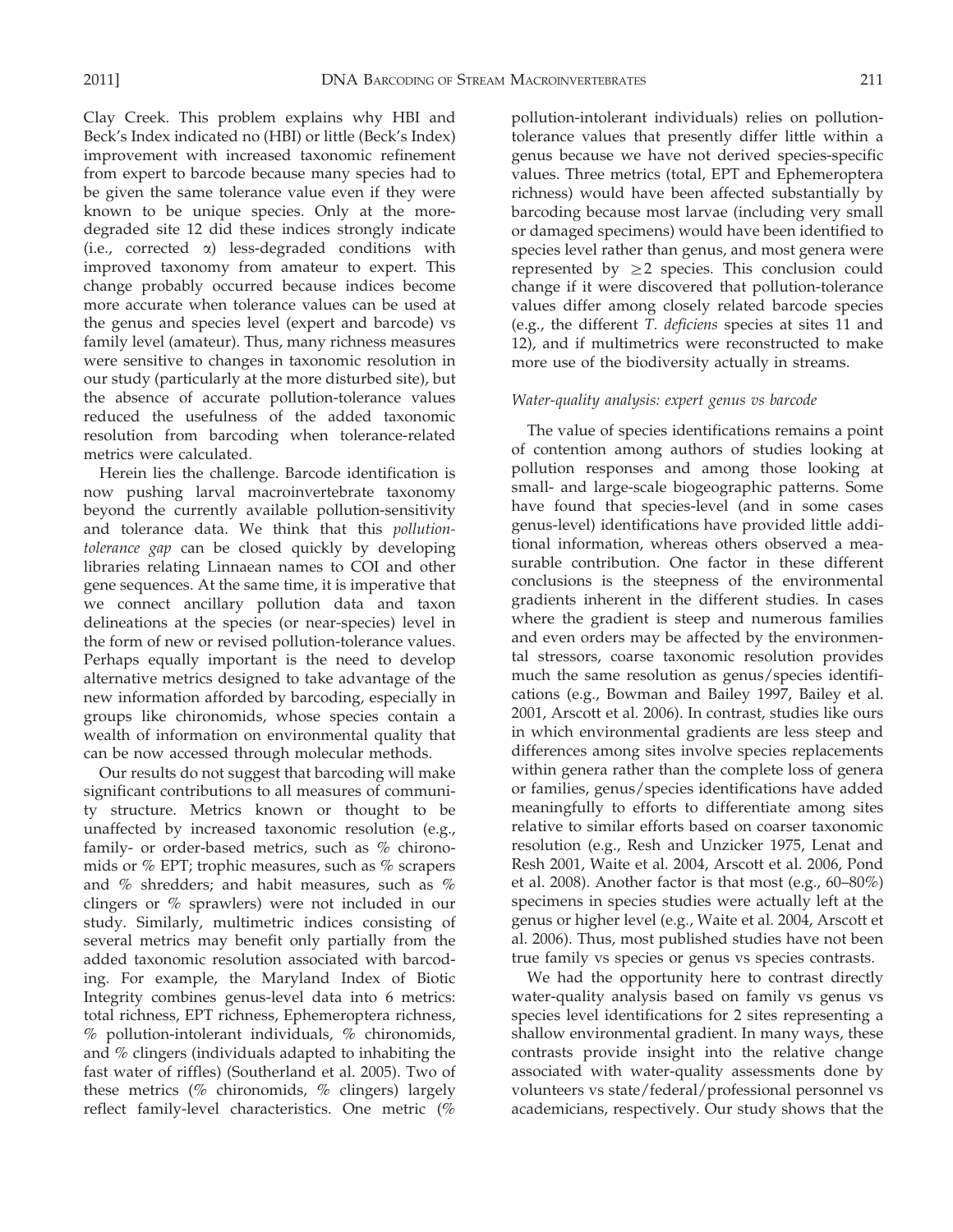level of information and number of changes in waterquality metrics was notably higher when taxonomy improved from family to genus level (e.g., 158% increase in richness values and a change of up to 47% of the metrics). This finding is noteworthy but not novel and is why state, federal, and professional personnel monitor streams using genus-level macroinvertebrate data. However, that barcoding can improve the level of information provided at the genus level (e.g., richness) by another 124% and the number of metrics denoting change up to 76% is both noteworthy and novel.

Given the above, we think the potential contribution of barcode species identification to future biomonitoring efforts appears great. First, most ongoing macroinvertebrate monitoring protocols call for genus-level (or coarser) taxonomic resolution (Carter and Resh 2001), and programs that attempt species identifications are successful with only 20 to 40% of the specimens (e.g., Waite et al. 2004, Arscott et al. 2006). Thus, most ongoing protocols are dependent on detecting environmental disturbance substantial enough to cause marked changes in or local extinction of whole genera or families of macroinvertebrates. Also, identification errors appear to be relatively common, even at the genus level (e.g., 10–20%; Stribling et al. 2008). We assume that ongoing species-level identifications based solely on morphology are equally or more problematic than those at the genus level because of the inadequacy of many taxonomic keys and the skill level of the practicing taxonomist. With an adequate reference library, barcodes could attach names to almost all specimens and greatly reduce identification errors because discrimination decisions would be well documented and easily repeatable. Barcoding also can provide an invaluable service with regard to quality assurance/ quality control of ongoing macroinvertebrate studies. Hence, reference specimens for each taxon in a given study could be checked quickly and accurately by either the group doing the assessment or the client or agency that contracted the work. This quality check could provide positive feedback for increasing the level of expertise of taxonomists associated with water-quality monitoring studies. Last, the need to contrast very clean with severely degraded sites will persist, but we think a need also exists to identify and manage more-subtle environmental changes (e.g., Cuffney et al. 2010), especially for studies undertaken to demonstrate level of success for environmental mitigation/restoration/conservation efforts. Barcodes can provide species identifications that will play a vital role in this effort because more coarse taxonomic data can not provide the necessary information.

### Water-quality analysis: site 11 vs site 12

Many of the metrics examined in our study indicated that sites 11 and 12 differed. Loss of pollution-sensitive species and changes in biotic indices indicated that conditions at site 12 were degraded relative to site 11. Taxonomic resolution did not affect this general conclusion, although expert and barcode data were more sensitive than amateur data, and greater taxonomic resolution affected the perception of species lost because of degradation. For example, loss of EPT taxa from site 11 to site 12 was 8 species for barcode but only 6, 3, and 3 taxa based on expert species, expert genus, and amateur methods (Table 5).

Barcode data clearly convey a more accurate (and dramatic) image of the value of an ecosystem and the magnitude of species loss caused by environmental disturbance or change to the public, environmental managers, and decision makers. Barcode data finally would put biodiversity assessments for aquatic communities in terms comparable to those used for terrestrial ecosystems, in which estimates of biodiversity for herbaceous plants, shrubs, trees, birds, or mammals are never quantified or discussed at the level of genus or family. In our study, barcode and expert data provided very similar bioassessment results, but biodiversity present and lost was much higher when estimated from barcode data. This result suggests that barcode data might be more sensitive than expert or amateur data for measuring small differences in water quality. However, its effective use will require new metrics that take advantage of the information provided by DNA barcode technology.

Greater taxonomic resolution also revealed differences between sites 11 and 12 that were contrary to commonly observed patterns or assumed responses to increased environmental stress. For example, total richness was unchanged, but Shannon and Simpson Indices were greater at site 12 than at site 11. This result appears to reflect the large increase in Chironomidae richness at site 12 revealed by greater taxonomic resolution (expert and barcode). This response is not observed in most studies because investigators often identify chironomid midges to the family, subfamily, or tribe level. Lenat (1983) and Fore et al. (1996) suggested that chironomid richness may be a complicated metric to use because it can increase in response to moderate pollution, only to decrease later as environmental stress increases. Our data suggest that these responses are, at least in part, a function of the number of individual chironomids examined rather than a change in the structure of the chironomid assemblage. The two sites did not differ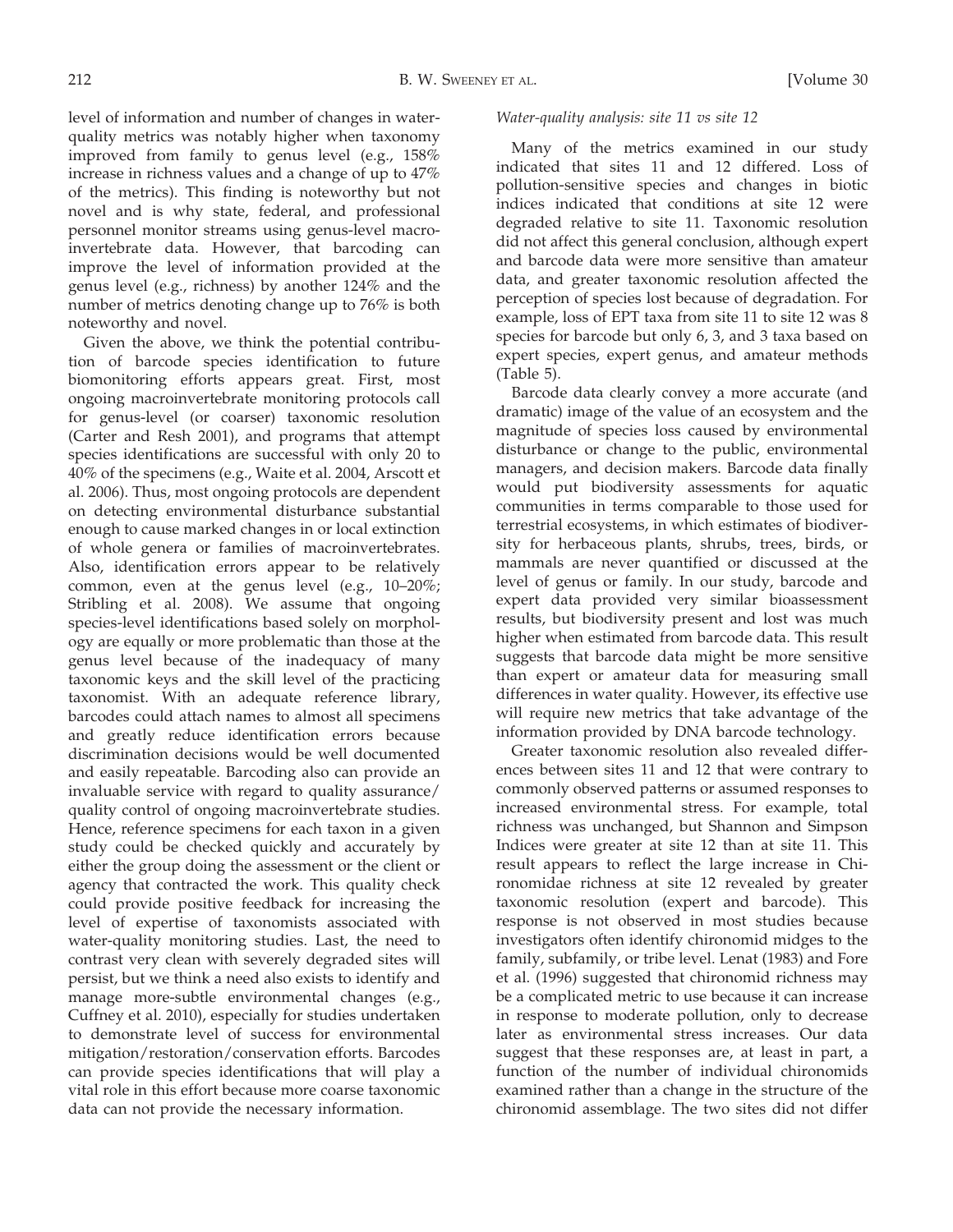statistically where the comparisons were based on fixed counts of chironomids alone. However, environmental stress was not so great that a few chironomid species would find conditions favorable while many other species would be eliminated, which is a classic response to environmental stress. We need to know more about the responses of individual chironomid species (most of which are rare) to disturbance before we can better understand and make use of their collective response to environmental stress. DNA barcode technology now makes it possible to document and quantify those responses.

#### Conclusions

Our study demonstrated that barcoding worked well without major changes in field and laboratory protocols. It enabled us, for the first time, to make a complete inventory of stream macroinvertebrate species collected for both ecological and bioassessment purposes, and in the process, highlighted some weaknesses in studies that use macroinvertebrates to assess stream condition. Increased taxonomic resolution by experts and barcodes provided more accurate site descriptions and better differentiation between sites than did amateur-level taxonomic resolution. The marked increase in the number of species identified, especially with barcodes, has the potential to improve our perception of the value of healthy stream and river ecosystems by better illustrating the remarkable biodiversity that they support naturally, and therefore, highlighting the significant loss of biodiversity that occurs when water and habitat are degraded.

We do not view the results of our study as a criticism of past taxonomic efforts nor do we think that present DNA technology can replace morphological taxonomy. However, the ability to identify very small specimens and to identify surprisingly common cryptic species are clear benefits of using barcodes (see also Sharley et al. 2004, Pfenninger et al. 2007, Sinclair and Gresens 2008, Stahls and Savolainen 2008, Alexander et al. 2009, Krosch et al. 2009, Zhou et al. 2010). The increasing availability and automation of barcode technology has the potential to contribute significantly to aquatic macroinvertebrate taxonomy by increasing the accuracy and rate at which new or unrecognized species are identified, described, and incorporated into morphological keys. This taxonomic growth, in turn, can lead to a better understanding of the overall biodiversity and basic ecological characteristics of these species and their role in stream and river monitoring and protection. This result was most evident for the chironomid midges (this single family contained  $\sim$ 1/2 of species identified), but appears applicable to most, if not all, macroinvertebrate families in our study.

Last, our study confirms that the level of information and number of changes in water-quality metrics respond significantly when the level of taxonomy changes from family to genus and, more importantly, responds again when the level of taxonomy changes from genus to species. We suggest that barcoding creates the long-awaited opportunity to develop pollution-tolerance values at the species level. Our data show that we currently have both a pollutiontolerance gap (because barcoding pushed larval taxonomy beyond the available pollution-tolerance data) and a need for new or modified pollutionassessment metrics and multimetrics that can take full advantage of species-level taxonomy. Our findings suggest that water-quality monitoring projects by state, federal, and other professional organizations in the US and elsewhere can be improved significantly by barcoding because it facilitates accurate identifications beyond the family/genus level. We predict that the species-level identifications afforded by barcoding will increase interest in taxonomy and the efficiency of producing morphological keys at the species level for stream macroinvertebrates. We also predict that a combined morphological/molecular approach can and will provide a finer resolution for evaluating environmental change associated with both natural and anthropogenic processes and proactive mitigation/restoration/conservation efforts.

#### Acknowledgements

David Funk, Sally Peirson, Roberta Weber, and JMB were the expert taxonomists, and TD was the amateur. We thank S. Peirson, R. Weber, Michael Broomall, Kyle Stem, and Travis Burt for their help in the field and laboratory. Melanie Arnold and D. Funk assisted with data management and analyses. Don Baird, Jamie Blaine, Pamela Silver, and 2 anonymous referees provided useful comments on an earlier version of this manuscript. Many thanks to the University of Guelph Canadian Centre for DNA Barcoding for barcoding the specimens and providing technical support. Funding was provided by the Pennswood Endowment Fund and the Stroud Water Research Center Endowment Funds. This is Stroud Contribution 2010008.

#### Literature Cited

ALEXANDER, L. C., M. DELION, D. J. HAWTHORNE, W. O. LAMP, AND D. H. FUNK. 2009. Mitochondrial lineages and DNA barcoding of closely related species in the mayfly genus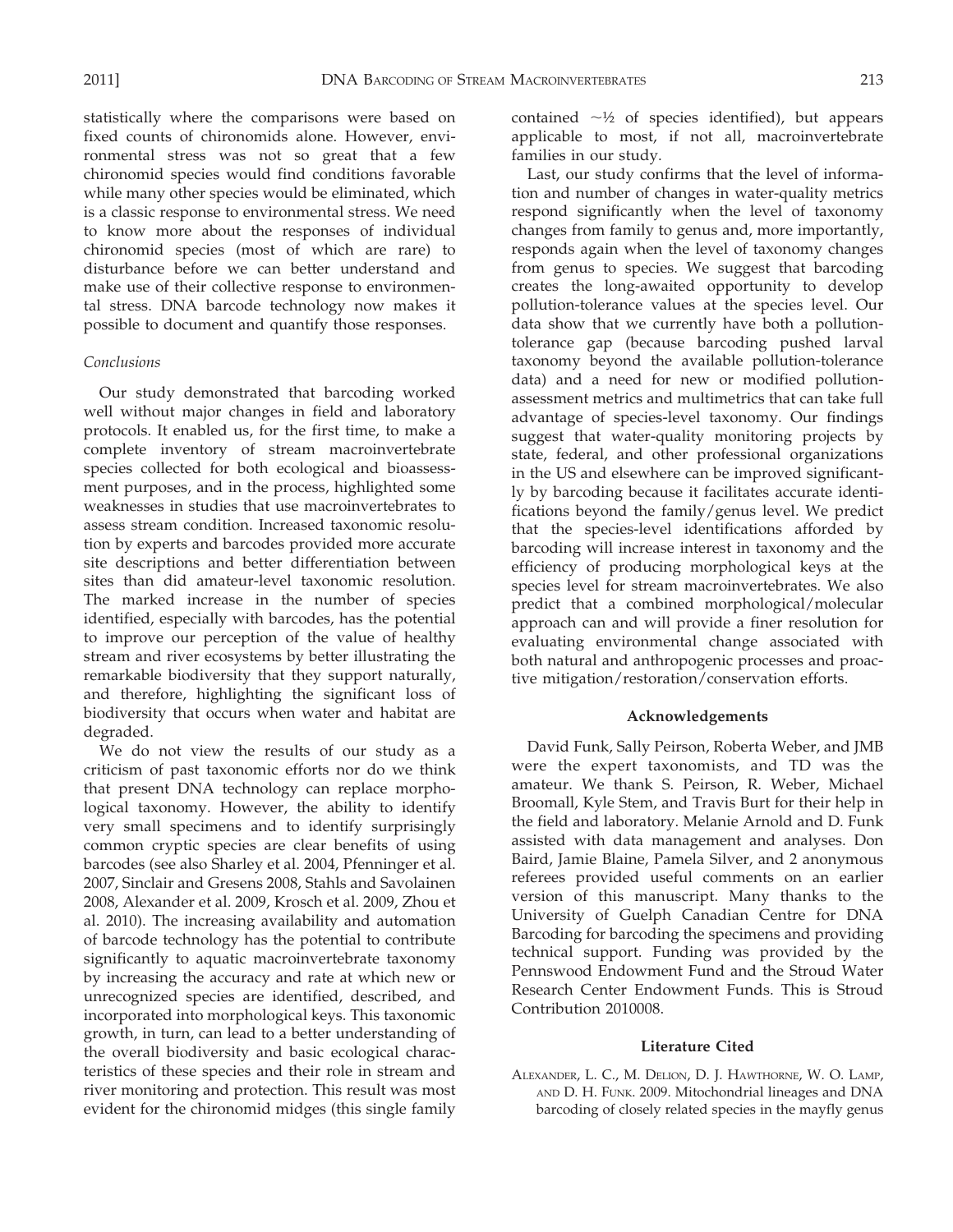Ephemerella (Ephemeroptera:Ephemerellidae). Journal of the North American Benthological Society 28:584–595.

- ALLAN, J. D., AND M. M. CASTILLO. 2007. Stream ecology. Structure and function of running waters. Springer, Dordrecht, The Netherlands.
- ARSCOTT, D. B., J. K. JACKSON, AND E. B. KRATZER. 2006. Role of rarity and taxonomic resolution in a regional and spatial analysis of stream macroinvertebrates. Journal of the North American Benthological Society 25:977–997.
- AVISE, J. C., AND D. WALKER. 1999. Species realities and numbers in sexual vertebrates: perspectives from an asexually transmitted genome. Proceedings of the National Academy of Sciences of the United States of America 96:992–995.
- BAILEY, R. C., R. H. NORRIS, AND T. B. REYNOLDSON. 2001. Taxonomic resolution of benthic macroinvertebrate communities in bioassessments. Journal of the North American Benthological Society 20:280–286.
- BARBOUR, M. T., J. GERRITSEN, B. D. SNYDER, AND J. B. STRIBLING. 1999. Rapid bioassessment protocols for use in streams and wadeable rivers: periphyton, benthic macroinvertebrates, and fish. 2<sup>nd</sup> edition. EPA 841-B-99-002. Office of Water, US Environmental Protection Agency, Washington, DC.
- BECK, W. H. 1955. Suggested method for reporting biotic data. Sewage and Industrial Waste 27:1193–1197.
- BOWMAN, M. F., AND R. C. BAILEY. 1997. Does taxonomic resolution affect the multivariate description of the structure of freshwater benthic macroinvertebrate communities? Canadian Journal of Fisheries and Aquatic Sciences 54:1802–1807.
- BUCHWALTER, D. B., D. J. CAIN, C. A. MARTIN, L. XIE, S. N. LUOMA, AND T. GARLAND. 2008. Aquatic insect ecophysiological traits reveal phylogenetically based differences in dissolved cadmium susceptibility. Proceedings of the National Academy of Sciences of the United States of America 105:8321–8326.
- BUCHWALTER, D. B., AND S. N. LUOMA. 2005. Differences in dissolved cadmium and zinc uptake among stream insects: mechanistic explanations. Environmental Science and Technology 39:498–504.
- BUHAY, J. E. 2009. "COI-like" sequences are becoming problematic in molecular systematic and DNA barcoding studies. Journal of Crustacean Biology 29:96–110.
- CABIN, R. J., AND R. J. MITCHELL. 2000. To Bonferroni or not to Bonferroni: when and how are the questions. Bulletin Ecological Society of America 81:246–248.
- CAIRNS, J., AND J. R. PRATT. 1993. A history of biological monitoring using benthic macroinvertebrates. Pages 10–27 in D. M. Rosenberg and V. H. Resh (editors). Freshwater biomonitoring and benthic macroinvertebrates. Chapman and Hall, New York.
- CAO, Y., D. P. LARSEN, R. M. HUGHES, P. L. ANGERMEIER, AND T. M. PATTON. 2002. Sampling effort affects multivariate comparisons of stream assemblages. Journal of the North American Benthological Society 21:701–714.
- CARR, C. M. 2010. The Polychaeta of Canada: exploring diversity and distribution patterns using DNA bar-

codes. MS Thesis, University of Guelph, Guelph, Ontario.

- CARTER, J. L., AND V. H. RESH. 2001. After site selection and before data analysis: sampling, sorting, and laboratory procedures used in stream benthic macroinvertebrate monitoring programs by USA state agencies. Journal of the North American Benthological Society 20:658–682.
- CHUTTER, F. M. 1972. An empirical biotic index of the quality of water in South African streams and rivers. Water Research 6:19–30.
- CUFFNEY, T., R. BRIGHTBILL, J. MAY, AND I. WAITE. 2010. Responses of benthic macroinvertebrates to environmental changes associated with urbanization in nine metropolitan areas. Ecological Applications 20:1384– 1401.
- DAILY, G., AND K. ELLISON. 2001. The new economy of nature. Island Press, Washington, DC.
- DEJONG, T. M. 1975. A comparison of three diversity indices based on their components of richness and evenness. Oikos 26:222–227.
- DEWAARD, J. R., N. V. IVANOVA, M. HAJIBABAEI, AND P. D. N. HEBERT. 2008. Assembling DNA barcodes: analytical protocols. Pages 275–283 in C. C. Martin (editor). Environmental genomics, methods in molecular biology. Volume 410. Humana Press, Totowa, New Jersey.
- FOLMER, O., M. BLACK, W. HOEH, R. LUTZ, AND R. VRIJENHOEK. 1994. DNA primers for amplification of mitochondrial cytochrome c oxidase subunit I from diverse metazoan invertebrates. Molecular Marine Biology and Biotechnology 3:294–299.
- FORE, L. S., J. R. KARR, AND R. W. WISSEMAN. 1996. Assessing invertebrate responses to human activities: evaluating alternatives approaches. Journal of the North American Benthological Society 15:212–231.
- FUNK, D. H., AND B. W. SWEENEY. 1990. Electrophoretic analysis of species boundaries and phytogenetic relationships of taeniopterygid stoneflies (Plecoptera). Transactions of the American Entomological Society 116:727–751.
- FUNK, D. H., B. W. SWEENEY, AND R. L. VANNOTE. 1988. Electrophoretic study of Eastern North American Eurylophella (Ephemeroptera: Ephemerellidae) with the discovery of morphologically cryptic species. Annals of the Entomological Society of America 81:174–186.
- GILLER, P. S., AND G. O'DONOVAN. 2002. Biodiversity and ecosystem function: do species matter? Proceedings of the Royal Irish Academy 102B:129–139.
- GOTELLI, N. J., AND R. K. COLWELL. 2001. Quantifying biodiversity: procedures and pitfalls in the measurement and comparisons of species richness. Ecological Letters 4:379–391.
- GRESENS, S. E., K. T. BELT, J. A. TANG, D. C. GWINN, AND P. A. BANKS. 2007. Temporal and spatial responses of Chironomidae (Diptera) and other benthic invertebrates to urban stormwater runoff. Hydrobiologia 575:173–190.
- HAJIBABAEI, M., J. R. DEWAARD, N. V. IVANOVA, S. RATNASING-HAM, R. T. DOOH, S. L. KIRK, P. M. MACKIE, AND P. D. N. HEBERT. 2005. Critical factors for assembling a high volume of DNA barcodes. Philosophical Transactions of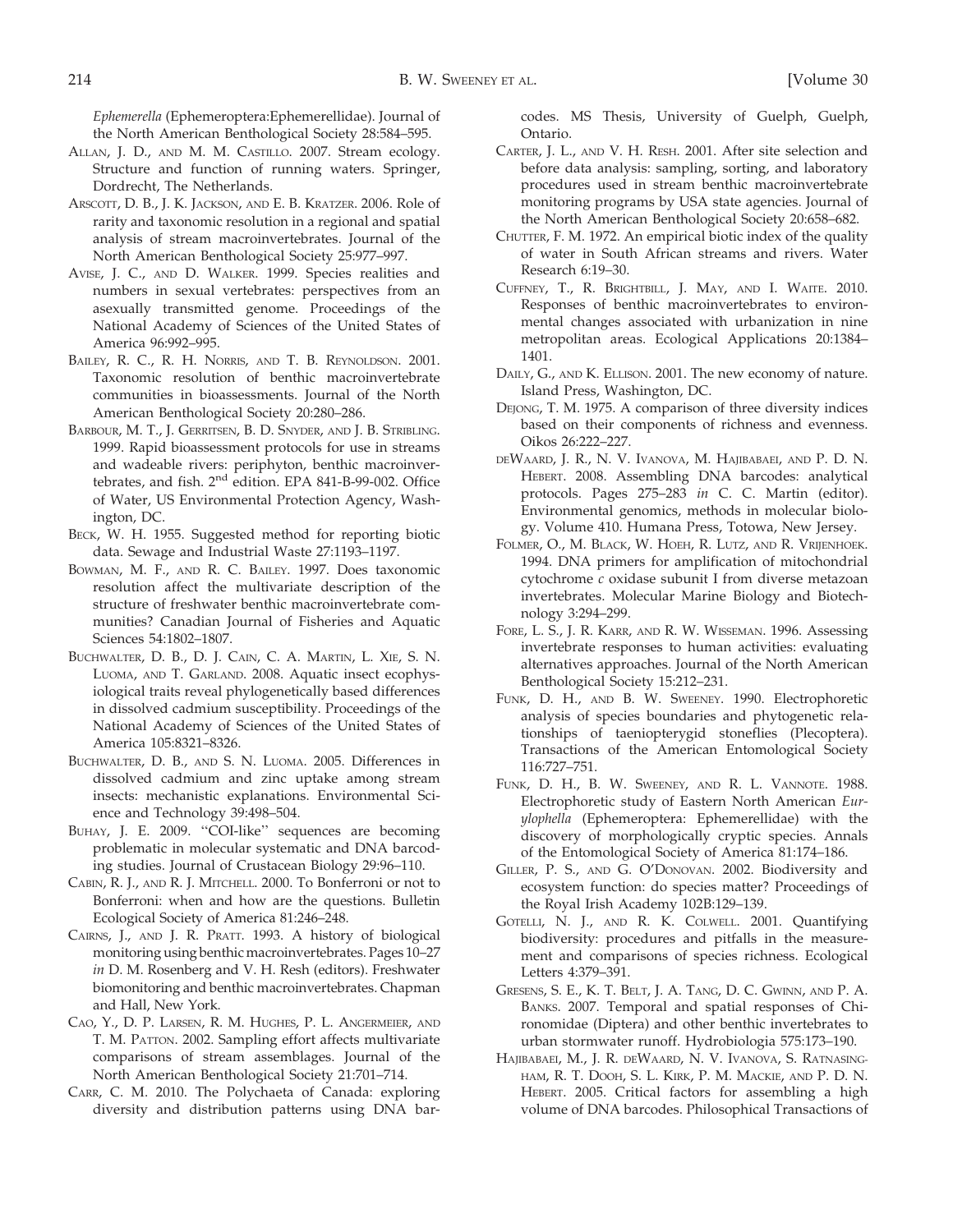the Royal Society of London Series B: Biological Sciences 360:1959–1967.

- HAJIBABAEI, M., D. H. JANZEN, J. M. BURNS, W. HALLWACHS, AND P. D. N. HEBERT. 2006. DNA barcodes distinguish species of tropical Lepidoptera. Proceedings of the National Academy of Sciences of the United States of America 103:968–971.
- HEBERT, P. D. N., A. CYWINSKA, S. L. BALL, AND J. R. DEWAARD. 2003. Biological identification through DNA barcodes. Proceedings of the Royal Society of London Series B: Biological Sciences 270:313–321.
- HEBERT, P. D. N., E. H. PENTON, J. M. BURNS, D. H. JANZEN, AND W. HALLWACHS. 2004. Ten species in one: DNA barcoding reveals cryptic species in the neotropical skipper butterfly Astraptes fulgerator. Proceedings of the National Academy of Science of the United States of America 101:14812–14817.
- HILSENHOFF, W. L. 1977. Use of arthropods to evaluate water quality of streams. Department of Natural Resources Technical Bulletin No. 100. Department of Natural Resources, Madison, Wisconsin. (Available from: http:// digicoll.library.wisc.edu/cgi-bin/EcoNatRes/EcoNatResidx?id=EcoNatRes.DNRBull100).
- IVANOVA, N. V., J. R. DEWAARD, AND P. D. N. HEBERT. 2006. An inexpensive, automation-friendly protocol for recovering high-quality DNA. Molecular Ecology Notes 6: 998–1002.
- JACKSON, J. K., AND V. H. RESH. 1992. Variation in genetic structure among populations of the caddisfly Helicopsyche borealis from three streams in northern California, U.S.A. Freshwater Biology 27:29–42.
- JACKSON, J. K., AND V. H. RESH. 1998. Morphologically cryptic species confounding ecological studies of the caddisfly genus Gumaga (Sericostomatidae) in northern California. Aquatic Insects 20:69–84.
- JACKSON, J. K., B. W. SWEENEY, T. L. BOTT, J. D. NEWBOLD, AND L. A. KAPLAN. 1994. Transport of Bacillus thuringiensis var. israelensis and its effect on drift and benthic densities of nontarget macroinvertebrates in the Susquehanna River, northern Pennsylvania. Canadian Journal of Fisheries and Aquatic Sciences 51:295–314.
- JANZEN, D. H. 1985. On ecological fitting. Oikos 45:308–310.
- KENNEY, M. A., A. E. SUTTON-GRIER, R. F. SMITH, AND S. E. GRESENS. 2009. Benthic macroinvertebrates as indicators of water quality: the intersection of science and policy. Terrestrial Arthropod Reviews 2:99–128.
- KNOPP, M., AND R. CORMIER. 1997. Mayflies an angler's study of trout water Ephemeroptera. Greycliff Publishing Company, Helena, Montana.
- KROSCH, M. N., A. M. BAKER, B. G. MCKIE, P. B. MATHER, AND P. S. CRANSTON. 2009. Deeply divergent mitochondrial lineages reveal patterns of local endemism in chironomids of the Australian Wet Tropics. Austral Ecology 34: 317–328.
- LENAT, D. R. 1983. Chironomid taxa richness: natural variation and use in pollution assessment. Freshwater Invertebrate Biology 2:192–198.
- LENAT, D. R. 1993. A biotic index for the southeastern United States – derivation and list of tolerance values, with

criteria for assigning water quality ratings. Journal of the North American Benthological Society 12:279–290.

- LENAT, D. R., AND V. H. RESH. 2001. Taxonomy and stream ecology: the benefits of genus- and species-level identifications. Journal of the North American Benthological Society 20:287–298.
- LIEW, T., M. SCHILTHUIZEN, AND J. J. VERMEULEN. 2009. Systematic revision of the genus Everettia Godwin-Austen, 1891 (Mollusca: Gastropoda: Dyakiidae) in Sabah, northern Borneo. Zoological Journal of the Linnean Society 157:515–550.
- METCALFE, J. L. 1989. Biological water quality assessment of running waters based on macroinvertebrate communities: history and present status in Europe. Environmental Pollution 60:101–139.
- MONAGHAN, M. T., AND M. SARTORI. 2009. Genetic contributions to the study of taxonomy, ecology, and evolution of mayflies (Ephemeroptera): review and future perspectives. Aquatic Insects 31:19–39.
- MOULTON, M. J., H. SONG, AND W. F. WHITING. 2010. Assessing the effects of primer specificity on eliminating numt coamplification in DNA barcoding: a case study from Orthoptera (Arthropoda: Insecta). Molecular Ecology 10:615–627.
- PA DEP (PENNSYLVANIA DEPARTMENT OF ENVIRONMENTAL PROTECTION). 2009. Assessment and listing methodology for integrated water quality monitoring and assessment reporting. Clean Water Act Sections 305(b)/303(D). Pennsylvania Department of Environmental Protection, Harrisburg, Pennsylvania. (Available from: <http:// www.depweb.state.pa.us/watersupply/cwp/view.asp?a= 1261&q=545541)
- PFENNINGER, M., C. NOWAK, K. C. STEINKE, AND B. STREIT. 2007. Utility of DNA taxonomy and barcoding for the inference of larval community structure in morphologically cryptic Chironomus (Diptera) species. Molecular Ecology 16:1957–1968.
- PFRENDER, M. E., C. P. HAWKINS, M. BAGLEY, G. COURTNEY, B. R. CREUTZBURG, J. H. EPLER, S. FEND, L. C. FERRINGTON, P. L. HARTZELL, S. JACKSON, D. P. LARSEN, A. LEVESQUE, J. C. MORSE, M. PETERSEN, D. RUITER, D. SCHINDEL, AND M. WHITING. 2010. Assessing macroinvertebrate biodiversity in freshwater ecosystems: advances and challenges in DNA based approaches. Quarterly Review of Biology 85:319–340.
- PINDER, L. C. V. 1986. Biology of freshwater Chironomidae. Annual Review of Entomology 31:1–23.
- POND, G. J., M. E. PASSMORE, F. A. BORSUK, L. REYNOLDS, AND C. J. ROSE. 2008. Downstream effects of mountaintop coal mining: comparing biological conditions using family- and genus-level macroinvertebrate bioassessment tools. Journal of the North American Benthological Society 27:717–737.
- RESH, V. H., AND J. K. JACKSON. 1993. Rapid assessment approaches to biomonitoring using benthic macroinvertebrates. Pages 195–233 in D. M. Rosenberg and V. H. Resh (editors). Freshwater biomonitoring and benthic macroinvertebrates. Chapman and Hall, New York.